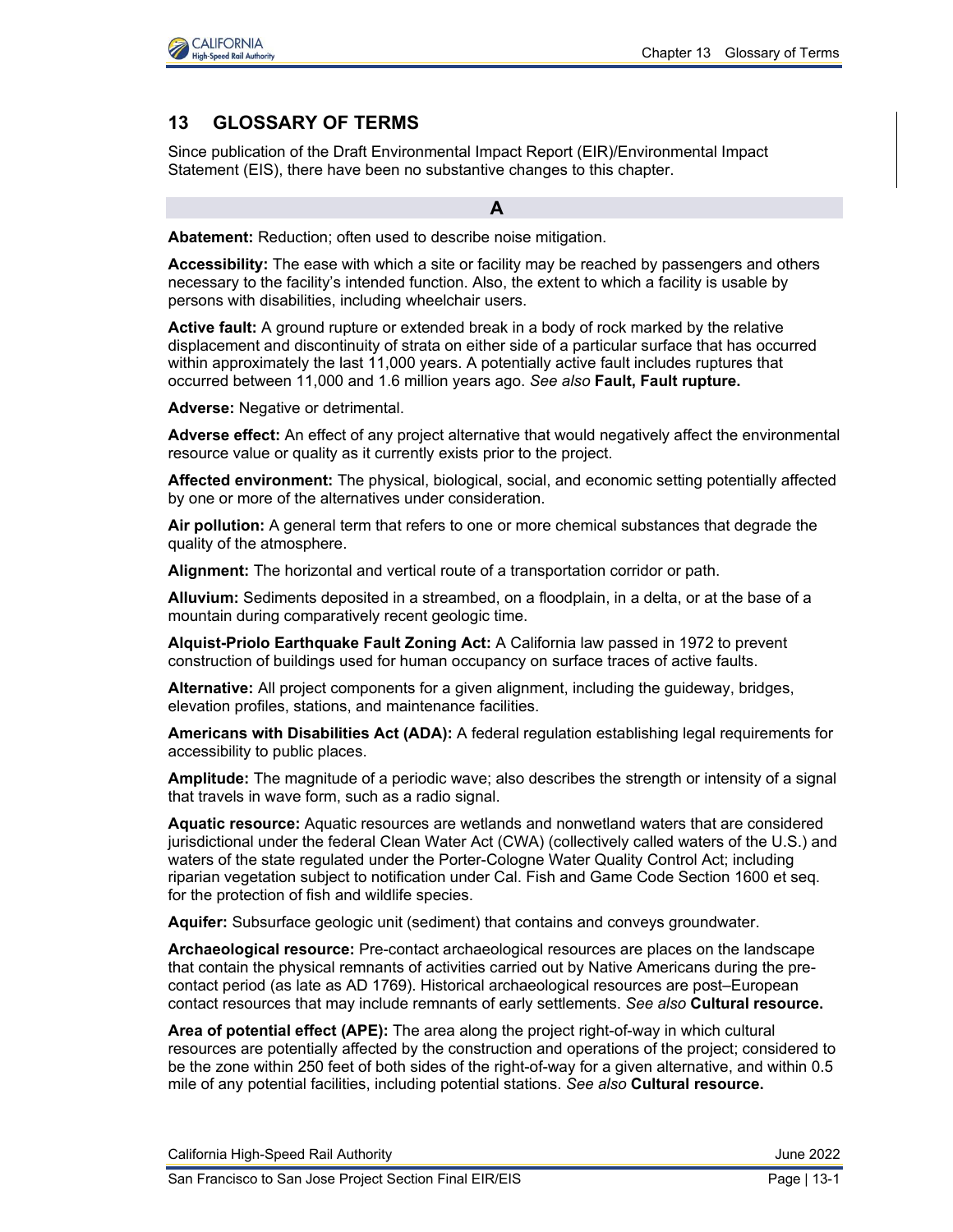**At grade:** At ground surface level; used to describe roadways, river crossings, and track profiles.

**Attainment:** When an air basin complies with federal or state standards for a particular pollutant. *See also* **Maintenance, Nonattainment**.

### **Authority:** *See* **California High-Speed Rail Authority**.

**A-weighted sound level:** A measure of sound intensity that is weighted to approximate the response of the human ear so that it describes the way sound will affect people near a noise source.

**Ballasted track:** Railway tracks installed on a specific type of crushed rock that is graded to support heavily loaded rolling stock. *See also* **Rolling stock**.

**B**

**Barrier:** A device intended to contain or redirect an errant vehicle by providing a physical limitation through which a vehicle would not typically pass.

**Baseline:** Foundation or basis to use for comparison purposes.

**Beneficial effect:** An effect of any project alternative that would result in improvement of the environmental resource value or quality as it currently exists prior to the project.

**Best management practice (BMP**): Methods designed to minimize adverse effects on the environment. Examples of BMPs include practices for erosion and sedimentation controls, watering for dust control, silt fences, rice straw bales, and sediment basins.

**Biological resources:** Plant and wildlife species, terrestrial and aquatic habitats (including jurisdictional waters), and habitats of concern (including special-status plant communities, critical habitat, core recovery areas, mitigation banks, and wildlife corridors). *See also* **Jurisdictional waters, Special-status species, Special-status plant communities, Non-special-status wildlife, Critical habitat, Essential fish habitat, Conservation easement, Wildlife corridor, Mitigation bank.**

**Blended system:** Integration of the HSR system with existing or expanded intercity, regional, and commuter electrified rail systems and operating all trains on common infrastructure.

**British thermal unit (Btu)**: The amount of heat required to raise 1 pound of water by 1 degree Fahrenheit at 1 atmosphere of pressure.

# **C**

**California ambient air quality standards (CAAQS):** State air quality standards stipulating the allowable ambient concentrations of specific criteria pollutants.

**California Endangered Species Act (CESA):** The law mandating that state agencies not approve a project that would jeopardize the continued existence of endangered species if reasonable and prudent alternatives are available that would avoid a jeopardy finding. *See also* **Endangered species**.

**California Environmental Quality Act (CEQA):** Legislation enacted in 1970 to protect the quality of the environment for the people of California by requiring public agencies and decision makers to document and consider the environmental consequences of their actions. CEQA is the state equivalent of the National Environmental Policy Act (NEPA).

**California High-Speed Rail Authority (Authority):** The state governing board responsible for planning, designing, constructing, and operating the California HSR System. The Authority's mandate is to develop the HSR system in coordination with the state's existing transportation network, which includes intercity rail and bus lines, regional commuter rail lines, urban rail and bus transit lines, highways, and airports.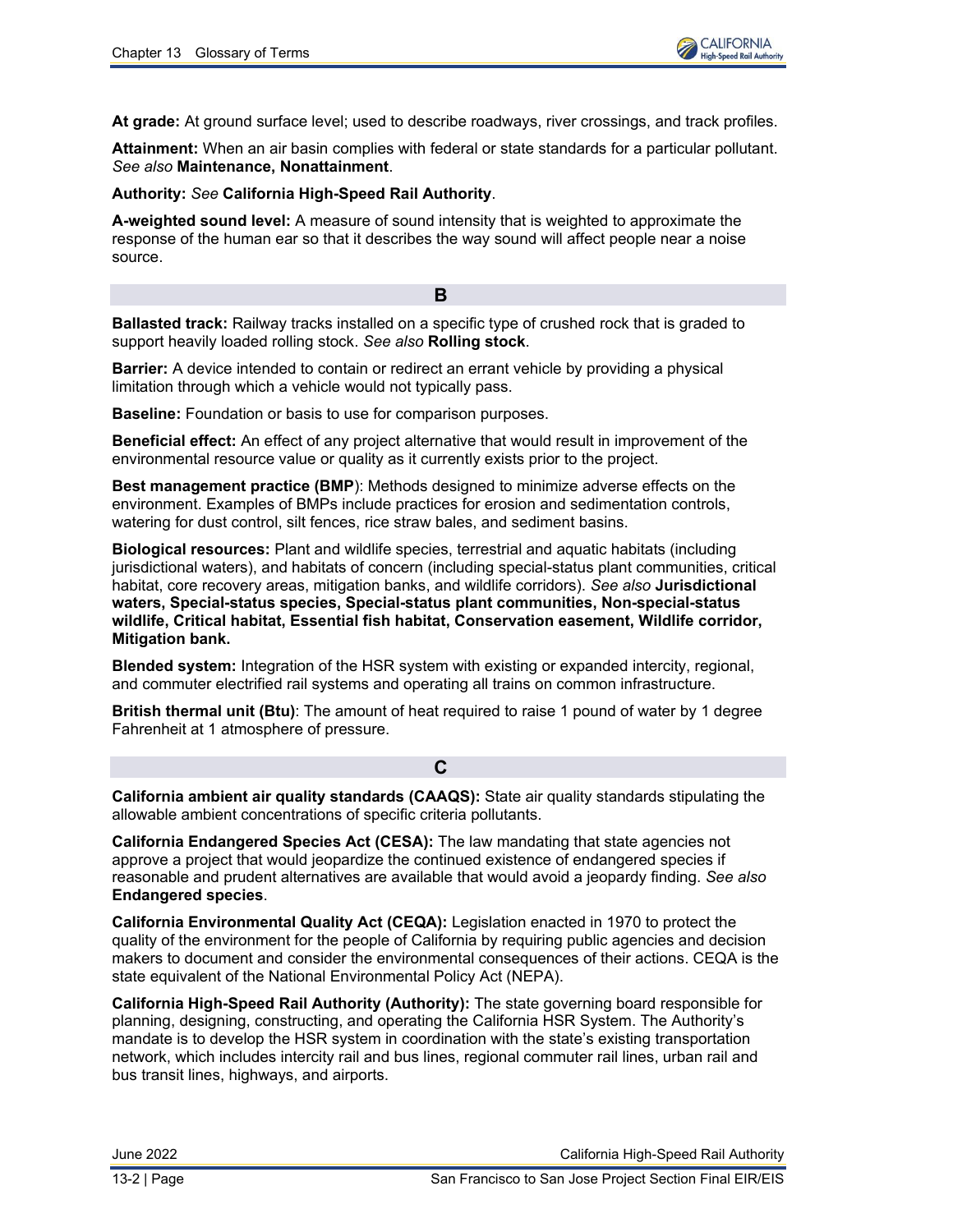

**California High-Speed Rail (HSR) System:** The system that includes the HSR tracks, structures, stations, traction power substations, maintenance facilities, and high-speed trains able to travel up to 220 miles per hour.

**Cantilevers:** Long projecting beams or girders fixed at only one end, used in bridge construction.

**Capital cost:** The total cost of acquiring an asset or constructing a project.

**Carbon dioxide (CO2)**: A colorless, odorless gas that occurs naturally in the atmosphere. Fossil fuel combustion emits significant quantities of CO<sub>2</sub>.

**Carbon monoxide (CO):** A colorless, odorless gas generated in the urban environment primarily by the incomplete combustion of fossil fuels in motor vehicles.

**Clean Air Act (CAA):** The law defining the U.S. Environmental Protection Agency's responsibilities for protecting and improving the nation's air quality and the stratospheric ozone layer. The CAA protects the public from exposure to airborne contaminants that are known to be hazardous to human health.

**Clean Water Act (CWA):** The primary federal law protecting the quality of the nation's surface waters, including wetlands. The CWA regulates discharges and spills of pollutants, including hazardous materials, to surface water and groundwater.

**Carbon dioxide equivalent (CO2e)**: A quantity that describes, for a given mixture and amount of greenhouse gas, the amount of  $CO<sub>2</sub>$  that would have the same global warming potential when measured over a specified timescale. *See also* **Greenhouse gases**.

**Community cohesion:** The degree to which residents have a sense of belonging to their neighborhood; a level of commitment to their community; or an association with neighbors, groups, and institutions, usually as a result of continued association over time.

**Connectivity:** The degree of "connectedness" of a transportation system, such as a transit network, and the ease with which passengers can move from one point to another within the network or points outside the network.

**Conservation easement:** An easement that transfers property development rights to an entity such as a local jurisdiction or an agricultural protection organization. The land remains in private ownership and may be farmed, but may not be developed for urban uses.

**Construction period impacts:** Temporary (short- and long-term) impacts associated with project construction. The construction period includes testing of the HSR system prior to passenger service.

**Context-sensitive solutions:** This solution process provides a collaborative, interdisciplinary approach in which all stakeholders identify a transportation facility that fits its setting. The approach leads to preserving and enhancing scenic, aesthetic, historic, community, and environmental resources while improving or maintaining safety, mobility, and infrastructure conditions.

**Cooperating agency:** Any government agency invited by the lead federal agency that has agreed to participate in the NEPA process and that has legal jurisdiction over, or technical expertise regarding, potential environmental impacts associated with a proposed action.

**Corridor:** A geographic belt or band that follows the general route of a transportation facility (e.g., highway or railroad).

**Corrosive soils:** Soils that have electrochemical or chemical properties that corrode or weaken concrete or uncoated steel. Factors for corrosivity to concrete are sulfate and sodium content, texture, moisture content, and soil acidity. Factors for corrosivity to uncoated steel are moisture content, particle-size distribution, soil acidity, and electrical conductivity of the soil.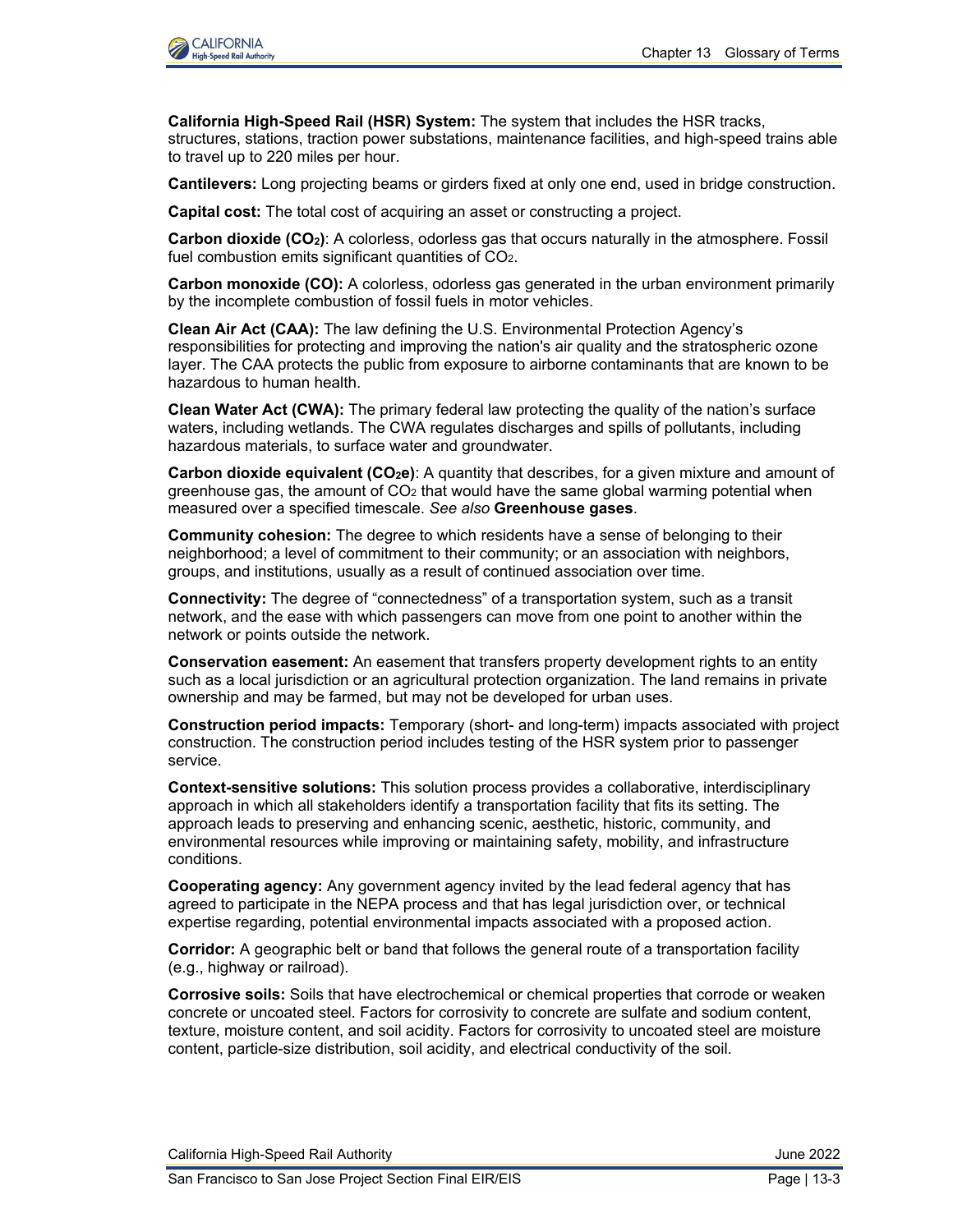

**Criteria pollutants:** Pollutants for which federal and state air quality standards have been established: carbon monoxide (CO), sulfur oxides  $(SO<sub>x</sub>)$ , nitrogen oxides  $(NO<sub>x</sub>)$ , ozone  $(O<sub>3</sub>)$ , particulate matter with a diameter of 10 microns or less  $(PM_{10})$ , particulate matter with a diameter of 2.5 microns or less (PM2.5), and lead (Pb).

**Critical habitat:** Designated areas of suitable habitat for federally listed threatened or endangered species, which provide the geographical locations and physical features essential to the conservation and recovery of a particular species.

**Cultural resource:** A resource related to the tangible and intangible aspects of cultural systems, living and dead, that is valued by a given culture or contains information about the culture. Cultural resources include historical and archaeological resources such as sites, structures, buildings, districts, and objects associated with or representative of people, cultures, and human activities and events. *See also* **Archaeological resource, Historical resource, Historic built resource**

**Cumulative impact:** (1) CEQA—the result of two or more individual impacts that, when considered together, are considerable or that compound or increase other environmental impacts; (2) NEPA—an impact on the environment that results from the incremental impact of the action when added to other past, present, and reasonably foreseeable future actions.

**Cut and fill:** Construction technique involving excavation or grading followed by placement and compaction of fill material.

#### **D**

**Decibel (dB):** A logarithmic measurement of noise intensity.

**Dedicated track:** Portion of the HSR alignment where high-speed trains operate on guideways exclusive of other passenger and freight trains.

**Design criteria:** A set of standards that determine each alternative's ability to meet the HSR project purpose and need and performance requirements, which are used to compare design differences and qualities in alternative alignments and station locations.

**Design options:** Design features used during the early stages of the alternatives screening process to refer to preliminary alternative alignments.

**Dewatering:** The process of removing water from an area or from material, such as fill material.

**Displacement:** The movement of people out of their residences, businesses, nonprofit organizations, or farms as a result of acquisition of private property for a transportation project.

**Disturbance**: A discrete natural or human-induced event that causes a change in the condition of an ecological system.

**Easement:** An interest in land owned by another individual or organization that entitles its holder to a specific limited use for either a short-term or long-term period.

**E**

**Economic impacts:** Changes in employment, business productivity (including agricultural productivity), and public funding. Public funding can be affected by displacements and relocations of residences and businesses, which in turn can alter school district funding and revenue from property and sales taxes.

**Ecosystem:** An interconnected network of living organisms, including people, and their local physical environment; often considered as an ecological unit.

**Effect:** A change in the condition or function of an environmental resource or environmental value as a result of human activity. In this Draft EIR/EIS, the term is typically used to refer to environmental changes as a result of the project alternatives that are evaluated under NEPA.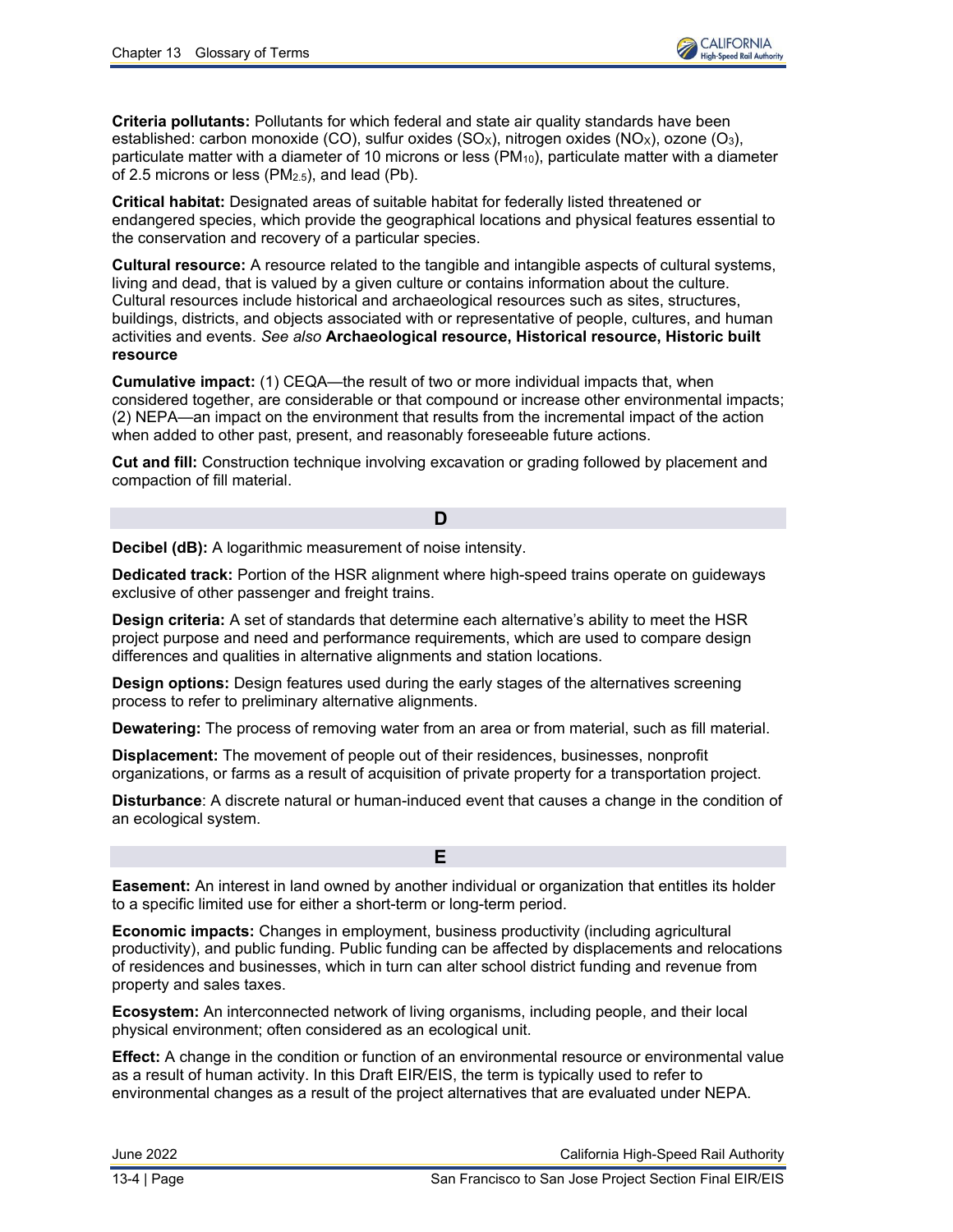

**Electric multiple units (EMU):** A multiple-unit train consisting of self-propelled carriages that use electricity as the motive power. An EMU requires no separate locomotive, as electric traction motors are incorporated within one, or a number, of the carriages. Most EMUs are used for passenger trains, but some have been built or converted for specialized nonpassenger roles, such as carrying mail or luggage, or in departmental use, for example as de-icing trains. An EMU is usually formed of two or more semi-permanently coupled carriages, but electrically powered single-unit railcars are also generally classed as EMUs.

**Electromagnetic field (EMF):** The force field that extends outward from a moving electrical current, consisting of both a magnetic field and an electric field.

**Electromagnetic interference (EMI):** An electrical emission or disturbance that degrades performance or results in malfunctions of electrical or electronic equipment, devices, or systems.

**Electromagnetic spectrum:** The range of wavelengths or frequencies over which electromagnetic radiation extends.

**Emergency services:** Emergency response by fire, law enforcement, and emergency services to fire, seismic events, or other emergency situations.

**Emergent vegetation:** Vegetation rooted in periodically or continuously inundated soil but with a portion of the plant extending above the water.

**Eminent domain:** A jurisdiction's or agency's legal right to acquire private property for public use in exchange for fair compensation.

**Endangered species:** Any species listed under the federal Endangered Species Act or California Endangered Species Act as being in danger of or threatened with extinction throughout all or most of its range. *See also* **Endangered Species Act, California Endangered Species Act.**

**Endangered Species Act (FESA**): The federal law that provides guidance for conserving federally listed species and the ecosystems upon which they depend.

**Environmental impact report (EIR):** The EIR is prepared as part of the CEQA environmental review process. Based on both agency expertise and issues raised by the public, the state prepares a Draft EIR with a full description of the affected environment, a reasonable range of alternatives, an analysis of the impacts of each alternative, and applicable mitigation measures. Based on comments on the Draft EIR, the state writes a Final EIR with its proposed action. Both the Draft EIR and Final EIR are formal published documents and part of the CEQA environmental review process. *See also* **Significant impact, Less-than-significant impact, mitigation.**

**Environmental impact statement (EIS):** Documentation of the detailed analysis of a project's potential effects (both beneficial and adverse), mitigation measures, and reasonable alternatives to avoid significant effects. The EIS is prepared as part of the NEPA environmental review process. Based on both agency expertise and issues raised by the public, the agency prepares a Draft EIS with a full description of the affected environment, a reasonable range of alternatives, and an analysis of the effects of each alternative. Based on comments on the Draft EIS, the agency writes a Final EIS with its proposed action. Both the Draft EIS and Final EIS are formal published documents and part of the NEPA environmental review process. *See also* **mitigation.**

**Environmental justice:** The process for identifying and addressing the potential for disproportionately high and adverse effects of programs, policies, and activities on minority and low-income populations, as provided in Executive Order 12898 issued by President Clinton in 1992. Environmental justice is defined in California law as, "the fair treatment of people of all races, cultures, and incomes with respect to the development, adoption, implementation, and enforcement of environmental laws, regulations, and policies." Additionally, the Authority's Title VI policy and plan and its Limited English Proficiency policy and plan address the Authority's commitment to nondiscrimination on the basis of race, color, national origin, age, sex, or disability. The Authority is also committed to providing language assistance to individuals with limited English proficiency.

**Erodible soils:** Soils that are susceptible to wind erosion, water erosion, or both.

California High-Speed Rail Authority **California High-Speed Rail Authority** June 2022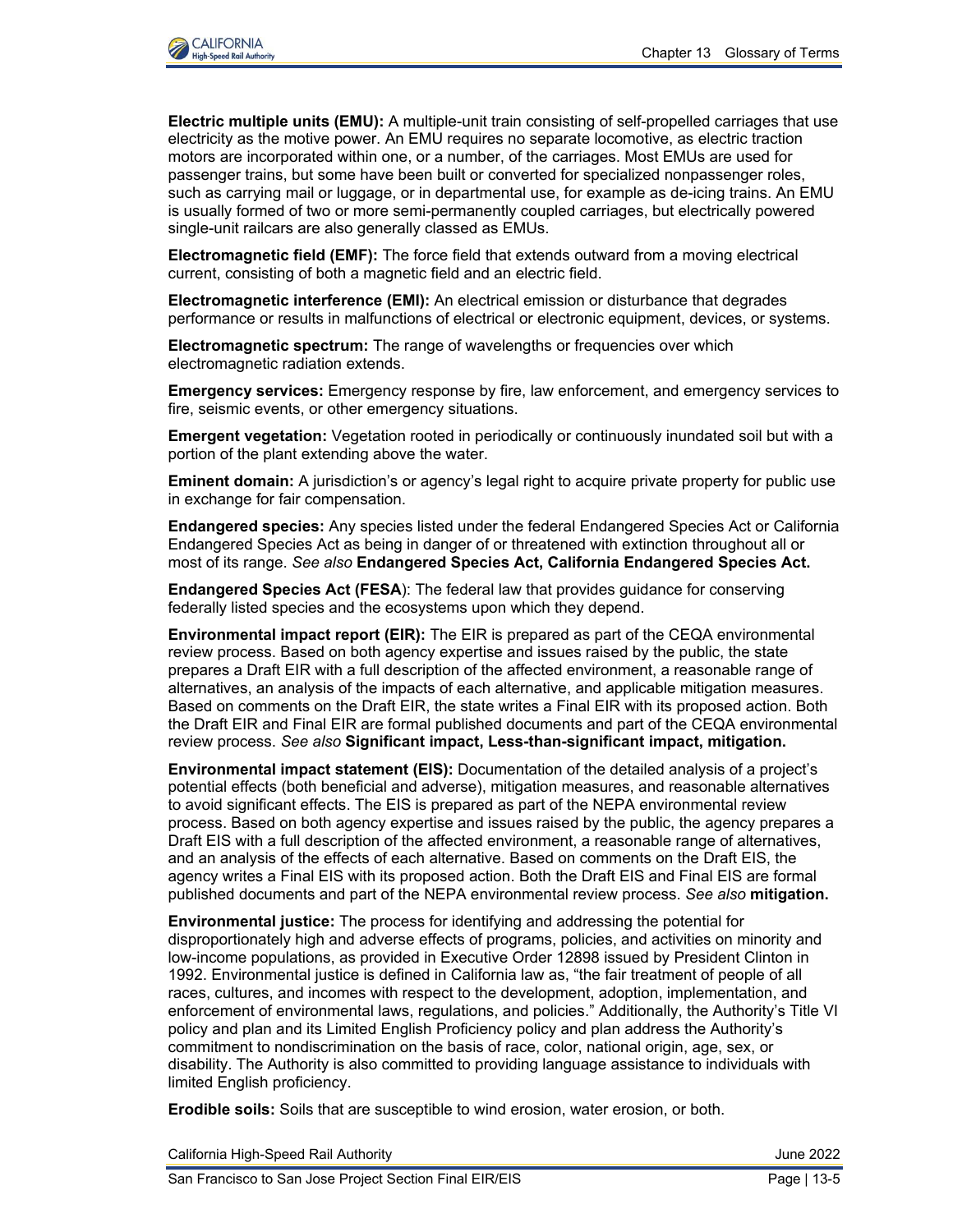**Erosion:** The process by which earth materials are worn down by the action of flowing water, ice, or wind.

**Essential fish habitat (EFH):** The waters and substrate necessary to fish for spawning, breeding, feeding, or growth to maturity.

**Ethnicity:** A group or category of people with shared cultural traits such as ancestral origin, language, customs, or social attitudes.

**Expansive soils:** Clay soils that are susceptible to expansion and contraction depending on the water content of the soil. Expansive soils provide an unstable subgrade support for foundations or other structures, and exert uplift or lateral pressures on foundations or walls in contact with them.

**Fault:** A fracture or discontinuity in the earth's crust accompanied by a displacement of one side of the fracture with respect to the other as a result of soil and/or rock mass movement. *See also* **Active fault, Fault rupture.**

**F**

**Fault rupture:** A rupture in which the fault extends to the ground surface and causes the ground to break, resulting in an abrupt, relative ground displacement. Surface fault ruptures are the result of stresses relieved during an earthquake, and they often damage structures astride the typically narrow rupture zone. *See also* **Active fault, Fault.**

**Feasible:** Capable of being implemented.

**Federal Railroad Administration (FRA):** An agency within the U.S. Department of Transportation that administers financial assistance programs and regulates the operation and safety of freight and passenger rail throughout the United States.

**Fiscally or financially constrained plans:** Plans that are limited by the foreseen availability of project funding in a region.

**Flyover:** A bridge that carries one road or rail track aerially over another.

**Footprint:** The area covered by a facility or affected by construction activities.

**Formation:** A geologic unit (e.g., the Riverbank Formation).

**Fossils:** The remains or traces of ancient plants, animals, and other organisms that are primarily found in sedimentary rocks.

**Freeboard:** Streambank or levee height above the high-water mark of a defined high-flow event, such as the 100-year flood.

**Freeway:** A divided arterial highway with controlled access and intersection grade separations, devoted exclusively to unimpeded traffic movement, mainly of a through or regional nature. *See also* **Highway.**

**Frequency:** The number of times a field, such as an electromagnetic field, changes direction in space each second. Also, the number of trains, flights, or other transportation service that occur in a given period.

**Full parcel acquisition:** A permanent acquisition of an entire parcel of land as part of land acquisition for a project. *See also* **Eminent domain, Partial acquisition**.

## **G**

**Gauss:** The unit of measure describing the strength of a magnetic field. Near the earth surface, the magnetic field measures approximately 0.5 gauss (0.1 Tesla). *See also* **Tesla**.

**General Conformity Rule:** A means by which federal activities do not cause or contribute to new violations of national ambient air quality standards (NAAQS); actions do not worsen existing violations of the NAAQS; and attainment of the NAAQS is not delayed. Federal, state, tribal, and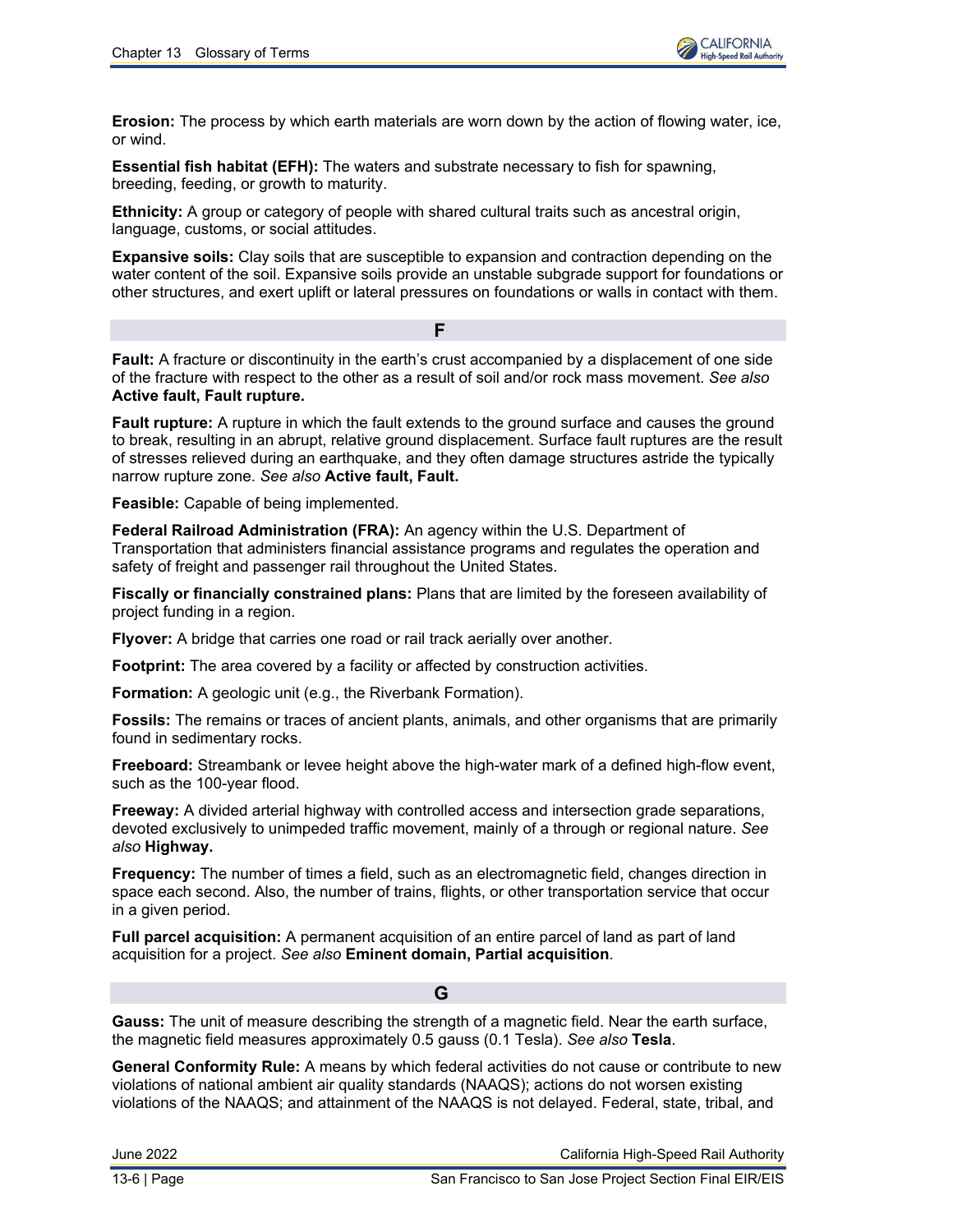

local governments work together within designated air quality nonattainment or maintenance areas to ensure that federal actions do not conflict with the applicable state implementation plan or tribal implementation plan.

**General plan:** A planning document, usually at the city or county level, that encapsulates policies for land use and development over a specified period of time. A general plan may be supplemented by specific plans that address land use and development policies for specific areas of a planning jurisdiction, such as historic districts or areas slated for redevelopment.

**Geographic information system (GIS):** An information management system designed to store and analyze data referenced by spatial or geographic coordinates.

**Giga:** Prefix meaning 1 billion.

**Global climate change:** Long-term changes in the Earth's climate, usually associated with global warming trends, as well as regional changes in weather and precipitation patterns, attributed to increasing concentrations of greenhouse gases in the atmosphere.

**Grade crossing:** The intersection of a railroad and a highway at the same elevation (grade); an intersection of two or more highways; an intersection of two railroads.

**Grade, gradient:** Slope changes in elevation, defined in percentage, as feet of rise in 100 feet.

**Grade separated:** A place where a railroad, road or two railroad lines cross at different elevations; on separate levels.

**Greenhouse gases (GHG):** A class of air pollutants believed to contribute to the global warming effect, including  $CO<sub>2</sub>$ , hydrocarbons, and  $NO<sub>X</sub>$ .

**Grid:** A system of interconnected electric power generators and power transmission lines that are managed to meet the demand for energy by users connected to the grid.

**Groundwater:** Water contained and transmitted through open spaces within rock and sediment below the ground surface.

**Guideway:** A track or riding surface that supports and physically guides transportation vehicles specially designed to travel exclusively on it.

### **H**

**Habitat:** An environment where plants or animals occur; an ecological setting used by animals for a particular purpose, (e.g., roosting habitat, breeding habitat).

**Hazardous material:** Any material that, because of quantity, concentration, or physical or chemical characteristics, poses a significant present or potential hazard to human health and safety, or to the environment if released.

**Hazardous substance:** Any substance or mixture of substances that are: (1) toxic, (2) corrosive, (3) an irritant, (4) a strong sensitizer, (5) flammable or combustible, or (6) generate pressure through decomposition, heat, or other means. Hazardous substances may cause personal injury or substantial illness, and include petroleum products; certain radioactive substances; asbestoscontaining materials; lead-based substances; and certain substances that present an electrical, mechanical, or thermal hazard.

**Hazardous waste:** A hazardous material that is no longer of use and will be disposed of. Hazardous waste is regulated by the U.S. Environmental Protection Agency under the Resource Conservation and Recovery Act (RCRA). California hazardous waste law is in some cases more stringent than federal law, and waste can often be defined as California hazardous waste (or non-RCRA hazardous waste).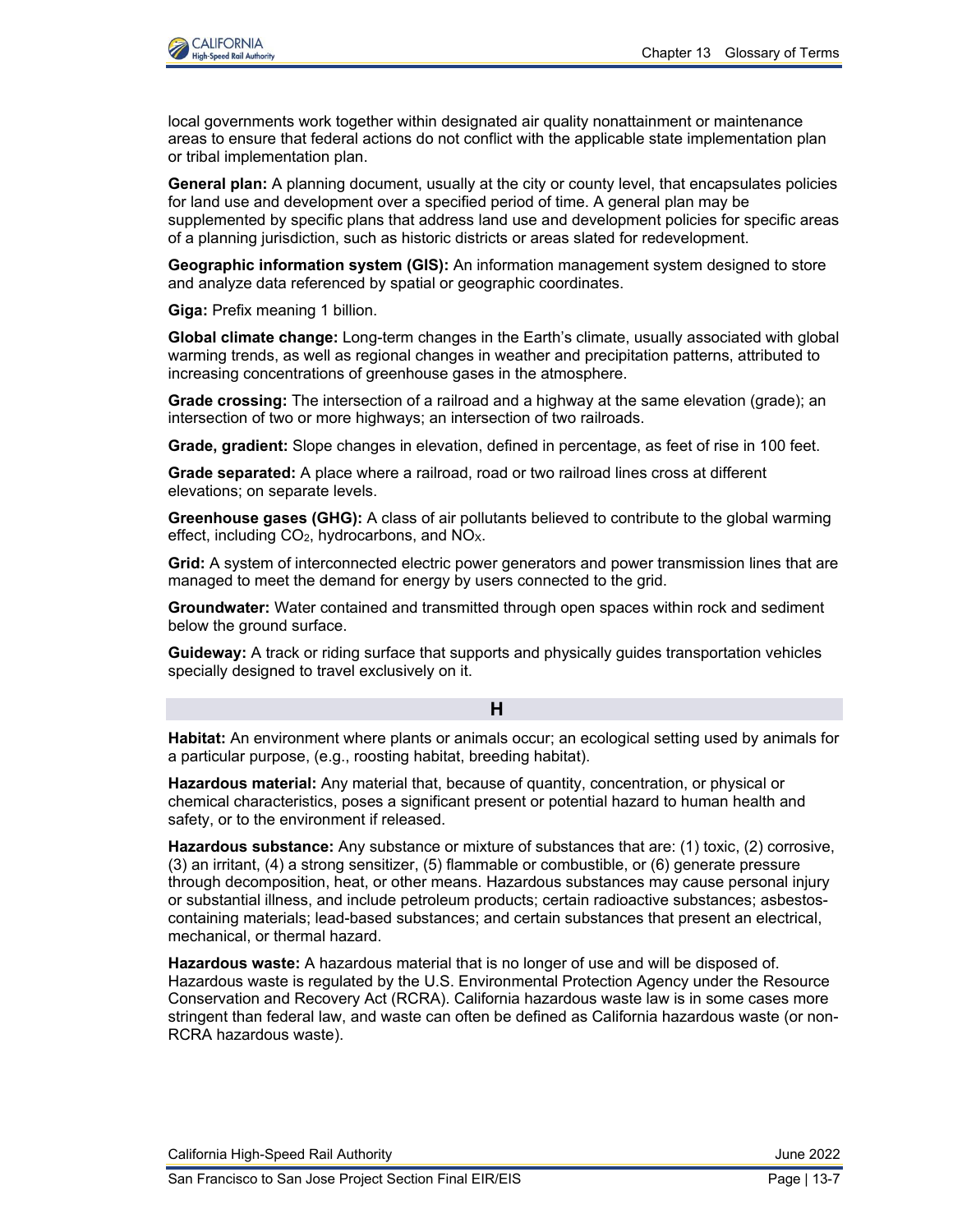**Heavy maintenance facility (HMF):** A maintenance facility that supports delivery, testing, and commissioning on the first completed segment of the HSR system. Trainset assembly, testing and commissioning, train storage, inspection, maintenance, retrofitting, and overhaul are typical HMF activities.

**Herbaceous:** Plants that have little or no woody tissue. Herbaceous plants typically survive for only one growing season.

**Hertz:** A unit of measurement that describes frequency; equal to cycles (number of reversals) per second. *See also* **Frequency.**

**High-risk utility:** Utility facilities that conduct or carry specific materials as identified in Section 2 of the *Caltrans Project Development Procedures Manual*, Appendix LL – Utilities. Utilities that could disrupt operations of the HSR.

**High-speed steel-wheel-on-steel-rail train:** An improvement of traditional railroad passenger technology that has been designed to operate at speeds up to 150 miles per hour on existing rail infrastructure.

**High-speed train:** A train designed to operate safely and reliably at speeds near 220 miles per hour.

**Highway:** A public road, street, parkway, or freeway/expressway with rights-of-way that include bridges, crossings, tunnels, drainage structures, signs, and guardrails. Highways are usually maintained by the state.

**Historic built resource:** Resources include buildings, engineered structures, or landscapes that were created during the historic period (pre-1967), as well as districts or groupings of such resources. *See also* **Cultural resource.**

**Historical resource:** California Public Resources Code Section 21084.1 defines historical resources as those listed, or eligible for listing, in the California Register of Historical Resources, or those officially designated or recognized as historically significant by a local government pursuant to a local ordinance or jurisdiction (county or city) unless evidence demonstrates that the resource is not historically or culturally significant. *See also* **Cultural resource.**

**Hold-out rule:** The hold-out rule is the rule enforced at Caltrain stations that have only one outboard platform which prevents a train from entering the station while another train at the station is boarding or alighting passengers.

**Holocene:** The geologic period after the Pleistocene, from 10,000 years before present to the present. *See also* **Miocene, Pleistocene, Pliocene.**

**Hydrocarbons:** Various organic compounds, including methane, emitted principally from the storage, handling, and combustion of fossil fuels.

**I**

**Impact:** A change in the condition or function of an environmental resource or environmental value as a result of human activity. In this Draft EIR/EIS, the term typically refers to changes as a result of the project alternatives that are evaluated under CEQA.

**Impact avoidance and minimization feature (IAMF):** Standard practices, actions, and design features that have been incorporated into HSR project design to avoid and minimize impacts.

**Impervious surface:** Surface covered by impenetrable materials, such as pavement and buildings, that increases the potential for water runoff and reduces the potential for groundwater recharge.

**In situ:** In the original or natural position.

**Infrastructure:** The facilities required for a societal function or service (e.g., transportation and utility infrastructure).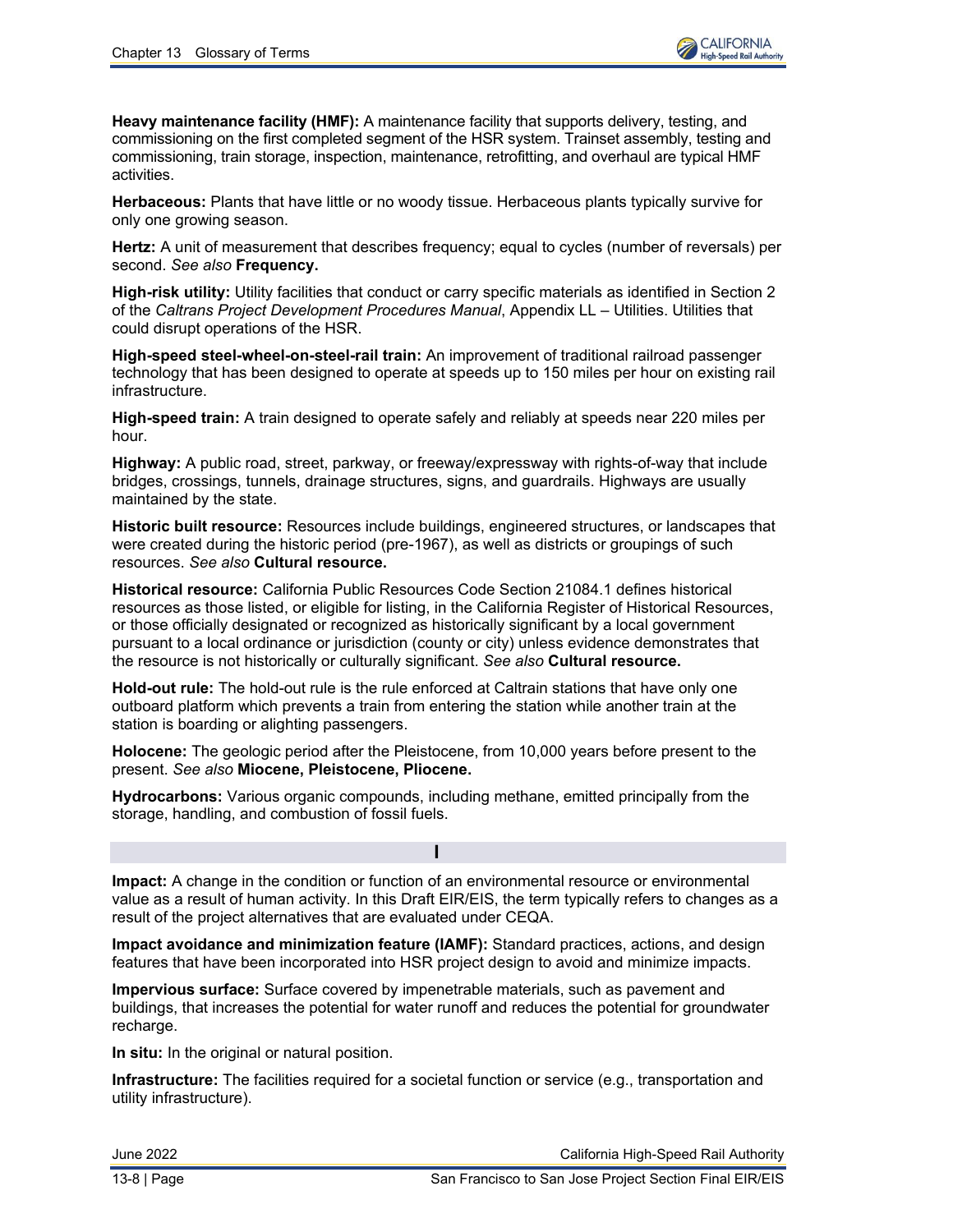

**Intactness:** A measure of the visual integrity of the natural and human-built landscape and its freedom from encroaching elements.

**Intermittent stream:** A stream that flows during only part of the year.

**Intermodal:** Transportation that involves more than one mode (e.g., walking, bike, auto, transit, taxi, train, bus, and air) during a single journey.

**Invertebrate:** Organism lacking a vertebral column.

**Jurisdictional waters:** Aquatic resources regulated by the federal government and the State of California. Jurisdictional waters include waters of the U.S., wetlands, waters of the state, lakes and streambeds, and riparian areas. *See also* **Waters of the U.S., Waters of the state, Riparian.**

**J**

**K**

**Key viewpoints (KVP):** Viewpoints that represent the range of visual character and visual quality in the project viewshed, which is the portion of the surrounding landscape where a project is potentially visible.

**Kilo:** Prefix meaning 1 thousand.

**Kilovolt (kV):** A unit of electric potential equal to a thousand volts.

**Landscape unit:** Landscape units are used to divide long linear projects into logical geographic entities for which impacts from a proposed project can be assessed. They typically have broadly similar visual characteristics.

**L**

**Landslide:** Movement of earth or rock materials down a slope under the influence of gravity.

**Lead (Pb):** A stable element that can have toxic effects and that persists and accumulates in the environment, humans, and animals.

**Lead agency:** The government agency that has the principal responsibility for performing or approving a project or action and that is responsible for preparing environmental review documents in compliance with CEQA, NEPA, or both.

**Leq:** A measure of the average noise level during a specified period of time.

**Leq(h), dBA:** Equivalent or average noise level for the noisiest hour, expressed in A-weighted decibels.

**Less-than-significant impact:** In CEQA usage, describes an impact that is not sufficiently adverse, intense, or prolonged to require mitigation.

**Levee:** A berm or wall that raises the height of a riverbank.

**Level of service (LOS):** A rating that uses qualitative measures to characterize operational conditions within a traffic stream and the perception by motorists and passengers.

**Light maintenance facility (LMF):** A facility to support the HSR operations by dispatching freshly inspected and serviced trains and crews to begin revenue service at stations throughout the day, along with providing daily, monthly, and quarterly maintenance of HSR trainsets. Maintenance activities would include train washing, interior cleaning, wheel truing, testing, and inspections.

**Linguistic isolation:** The term used by the U.S. Census Bureau to assess populations with limited English proficiency. A household is linguistically isolated if "no member 14 years old and over speaks only English or speaks a non-English language and speaks English very well."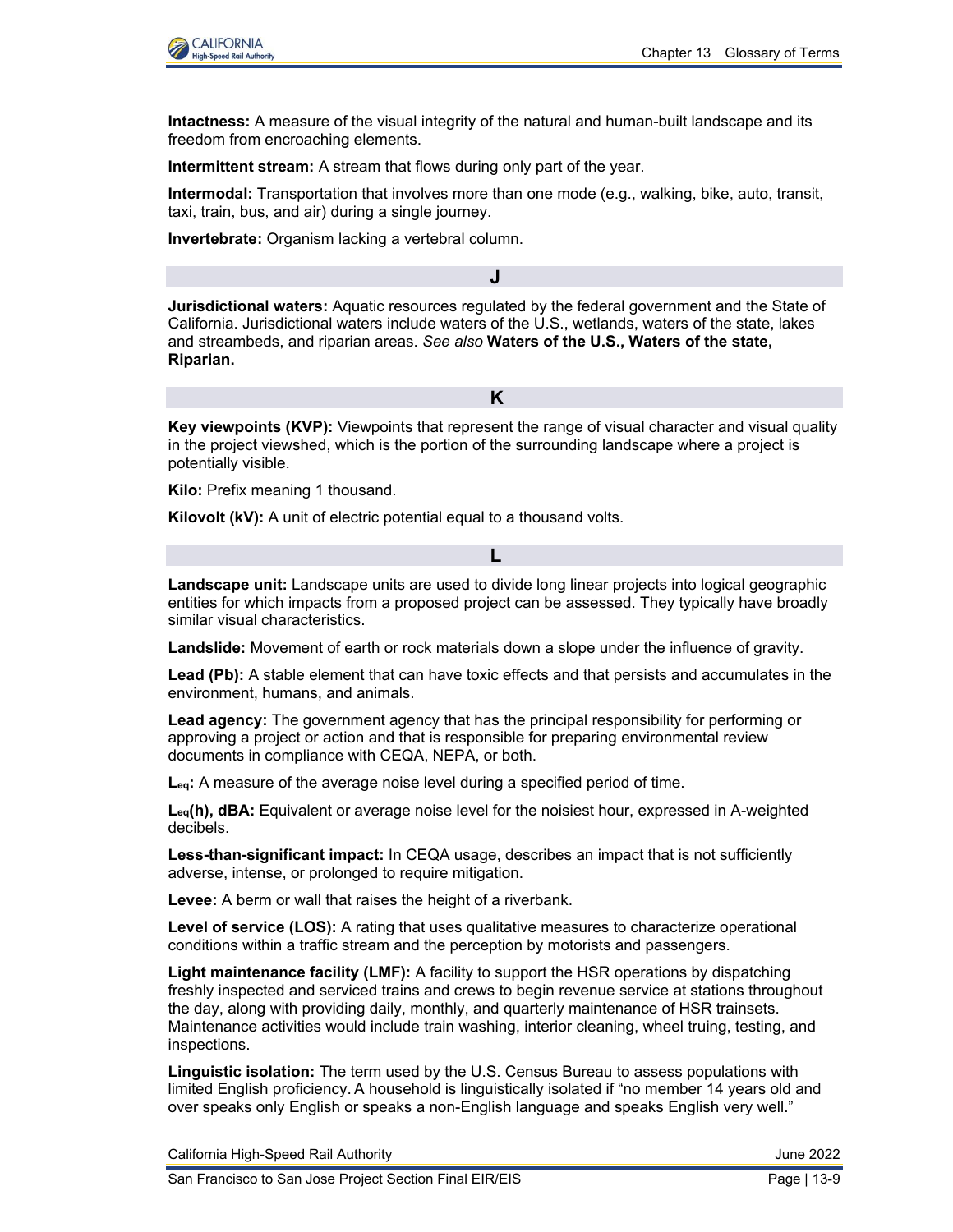

**Liquefaction:** A type of ground failure in which soils or sediments lose their internal cohesion, cease to behave as a solid, and flow like a liquid.

**Local geology:** Geologic units in the immediate vicinity of the project footprint or action area.

**Low-income:** A person whose median household income is at or below the Department of Health and Human Services poverty guidelines, or a locally developed threshold that is at least as inclusive as the poverty guidelines. A low-income population means any readily identifiable group of low-income persons who live in geographic proximity and, if circumstances warrant, geographically transient persons (such as migrant workers, students, or Native Americans) who could be affected by a proposed program, policy, or activity. For the purposes of the analysis in this Draft EIR/EIS, a locally developed threshold is used for San Francisco, San Mateo and Santa Clara Counties to account for the substantially higher household incomes in the San Francisco Bay Area relative to other California counties. Low-income populations within San Francisco, San Mateo and Santa Clara Counties are defined as persons with household incomes at or below 200 percent of the Department of Health and Human Services poverty guidelines.

**M**

**Magnetic fields:** Forces that a magnetic object or moving electric charge exerts on other magnetic materials and on electric charges.

**Maintenance:** An air basin that was formerly in nonattainment but now meets the established air quality standards for pollutant. *See also* **Nonattainment.**

**Maintenance of way:** A repair and maintenance activity for a railway right-of-way and track, including tracks, roadways, buildings, signals, and communications and power facilities.

**Master plan:** A comprehensive planning document intended to guide the long-range growth and development of a community or region, or the long-term management and use of a parkland. Whereas a general plan designates areas for conservation and development, a master plan guides the development in those areas.

**Mean high water mark:** The elevation reached by the water surface at the mean (average) high water level (for example, the average high-tide elevation or average flood elevation), often indicated by physical characteristics such as erosion, lines of vegetation, or changes in type of vegetation.

**Midden:** Refuse accumulation associated with pre-contact use of a site or area. *See also* **Precontact archaeological site.**

**Minority:** A person who is American Indian/Alaskan Native, Asian, Black or African American, Hispanic or Latino, and/or Native Hawaiian and other Pacific Islander. A minority population means any readily identifiable group or groups of minority persons who live in geographic proximity and, if circumstances warrant, geographically dispersed or transient persons (such as migrant workers, students, or Native Americans) who could be affected by a proposed program, policy, or activity.

**Miocene:** The period between 23 and 5.3 million years before present. *See also* **Holocene, Pleistocene, Pliocene.**

**Mitigation:** Action or measure to minimize, reduce, eliminate, or rectify the adverse impacts of a project, practice, action, or activity.

**Mitigation bank:** A large block of land that is preserved, restored, and enhanced for the purpose of mitigating the adverse impacts of projects on special-status species, wetlands, or otherwise vegetated biological communities.

**Mobile source:** Any non-stationary source of air pollution such as cars, trucks, motorcycles, buses, airplanes, and locomotives.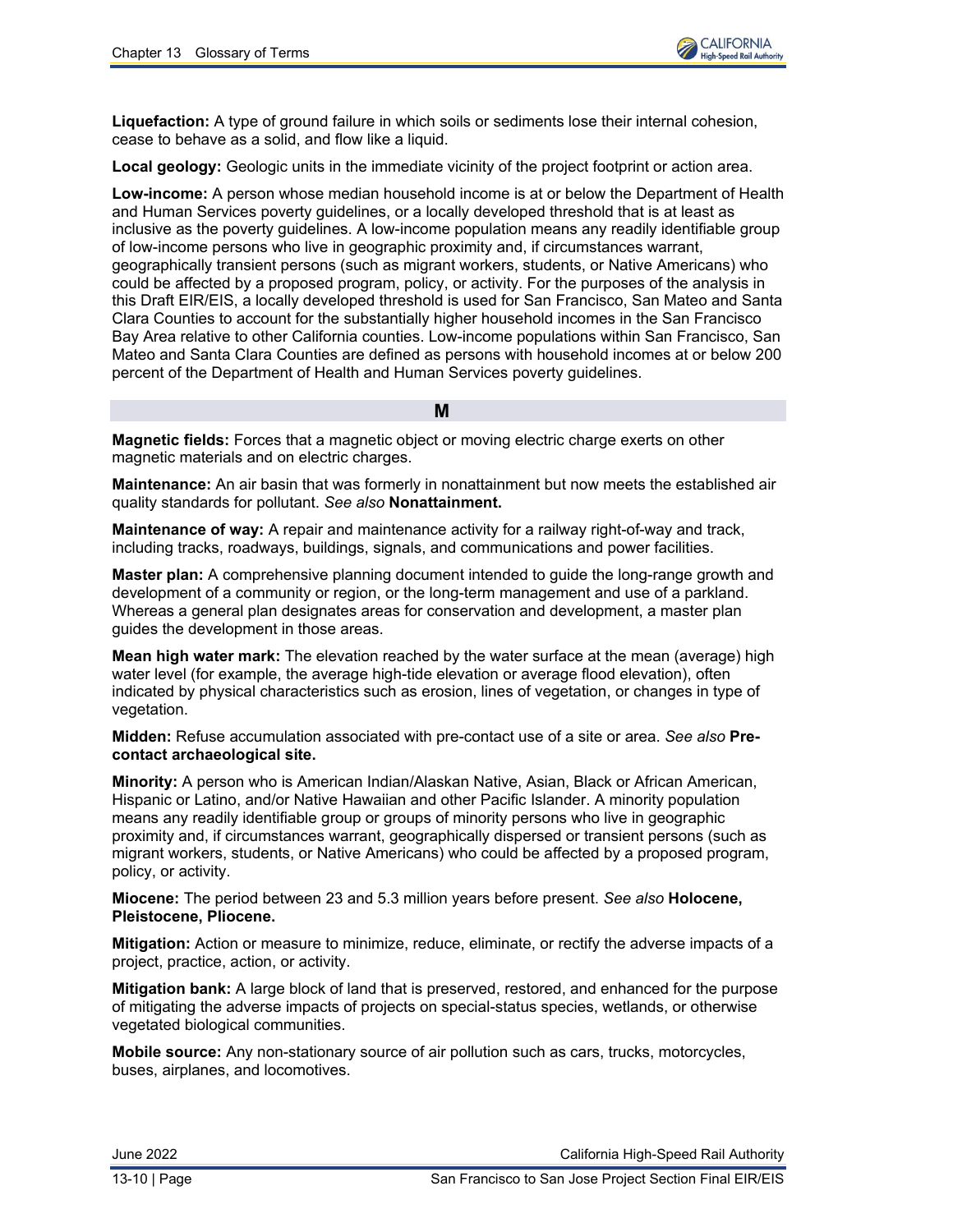

**Modal:** A transportation system defined on the basis of specific rights-of-way, technologies, and operational features.

**Monitoring**: The collection of information to determine the effects of resource management and to identify changing resource conditions or needs.

**National ambient air quality standards (NAAQS):** Federal air quality standards stipulating the allowable ambient concentrations of specific criteria pollutants.

**N**

**National Environmental Policy Act (NEPA):** Federal legislation that establishes national policies and goals for the protection of the environment and requires federal agencies to consider the environmental impacts of major federal projects or decisions, to share information with the public, to identify and assess reasonable alternatives, to identify appropriate measures to mitigate potential impacts, and to coordinate efforts with other planning and environmental reviews taking place. Codified at 42 United States Code Section 4331 et seq.

**National Historic Preservation Act (NHPA):** The NHPA establishes the federal government policy on historic preservation and the programs, including the National Register of Historic Places (NRHP), through which this policy is implemented. Under the NHPA, significant cultural resources, referred to as *historic properties*, include any pre-contact or historic district, site, building, structure, or object included in, or determined eligible for inclusion in, the NRHP. Historic properties also include resources determined to be National Historic Landmarks (NHL). NHLs are nationally significant historic places designated by the Secretary of the Interior because they possess exceptional value or quality in illustrating or interpreting United States heritage. A property is considered historically significant if it meets one of the NRHP criteria and retains sufficient historic integrity to convey its significance. The NHPA also established the Advisory Council on Historic Preservation, an independent federal agency that administers Section 106 of the NHPA by developing procedures to protect cultural resources included in, or eligible for inclusion in, the NRHP. *See also* **National Register of Historic Places.**

**National Pollutant Discharge Elimination System (NPDES):** Under Section 402 of the CWA, the NPDES Program regulates all point source discharges, including, but not limited to, construction-related runoff discharges to surface waters and some post-development discharges. In California, project sponsors must obtain an NPDES permit from the State Water Resources Control Board.

**National Register of Historic Places (NRHP):** An official list of historic properties eligible for federal protection under Section 106 of the NHPA. *See also* **National Historic Preservation Act.**

**Native American Grave Protection and Repatriation Act (NAGPRA):** The NAGPRA describes the rights of Native American lineal descendants, Indian tribes, and Native Hawaiian organizations with respect to the treatment, repatriation, and disposition of Native American human remains, funerary objects, sacred objects, and objects of cultural patrimony, referred to collectively in the statutes as cultural items, with which they can show a relationship of lineal descent or cultural affiliation.

**Nitrogen oxides (NO<sub>x</sub>):** A class of pollutant compounds that includes nitrogen dioxide (NO<sub>2</sub>) and nitric oxide (NO), both of which are emitted by motor vehicles.

**No effect:** Conclusion that a project alternative would not alter the environmental status quo.

**No Project Alternative:** Represents the regional and state transportation system (e.g., highway, air, and conventional rail) as it is today with implementation of programs or projects that are included in regional transportation plans and have identified funds for implementation by 2040. The No Project Alternative represents the baseline conditions for comparison with the project alternatives.

**Noise barrier:** Barriers such as temporary walls or piles on excavated material, between noisy activities and noise-sensitive resources.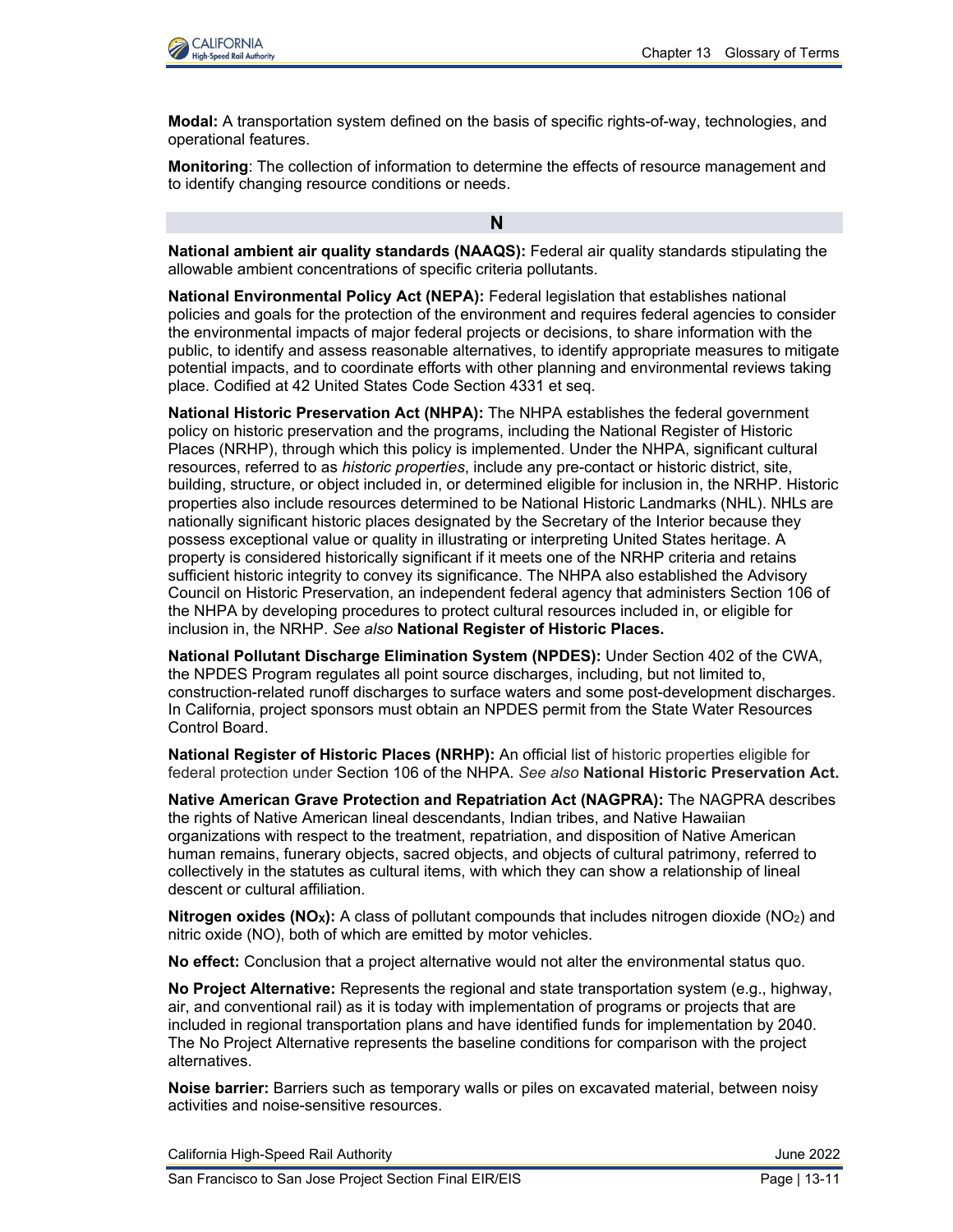**Nonattainment:** An air basin that exceeds federal or state air quality standards for a particular pollutant.

**Non-electrified steel-wheel-on-steel-rail train:** Conventional intercity diesel-electric locomotive train equipment (e.g., Amtrak trains, freight trains).

**Nonpoint source pollution**: Water pollution that collects from a wide area and cannot be traced to a single source. Examples include pesticides or fertilizers that wash into rivers or percolate through soil into groundwater.

**Non-special-status wildlife:** Wildlife species or species groups that do not meet the definition of a special-status species, including native birds protected under the Migratory Bird Treaty Act and Cal. Fish and Game Code Section 3503, as well as species groups of regional or international conservation concern (e.g., waterfowl and shorebirds, roosting bats).

**Notice of Availability (NOA):** Formal NEPA notice published in the *Federal Register* by the federal lead agency announcing the issuance and public availability of a draft or final EIS.

**Notice of Determination (NOD):** Formal CEQA notice issued by the state lead agency describing the project and whether the project would have a significant impact on the environment.

**Notice of Intent (NOI):** Formal NEPA notice published in the *Federal Register* by the federal lead agency stating that an environmental impact statement will be prepared for a proposed project.

**Notice of Preparation (NOP):** Formal CEQA notice issued by the state lead agency stating that an EIR will be prepared for a proposed project.

**Noxious weed:** A plant that has been defined by law or regulation as a pest. The State of California and the federal government maintain lists of plants that threaten the well-being of the state or the country.

**O**

**Open space:** Any open piece of land that is undeveloped and accessible to the public for recreation. Open space is generally green space or an area that is partially covered with grass, trees, shrubs, or other vegetation, and generally does not have buildings or other built structures.

**Ordinary high water mark:** The highest line on the shore of an aquatic resource established by the fluctuation of water levels.

**Overdraft:** A condition in which groundwater pumping exceeds the natural replenishment (recharge) to an aquifer.

**Overhead contact system (OCS):** A simple two-wire rail operation system comprising overhead wires supported by cantilevers and attached to poles alongside the tracks to provide traction power to HSR trains. *See also* **Cantilevers**.

**Ozone (O3):** A photochemical oxidant that is a major cause of lung and eye irritation in urban environments.

**Paleontological:** Related to the study of life in past geologic time.

**Paleontological resource monitor (PRM):** A person trained in the identification of fossils and who monitors construction activities for paleontological resources.

**P**

**Paleontological resource specialist (PRS):** A person with an advanced degree in paleontology or paleobiology and trained in paleontological resources management.

**Paleontological resources:** Fossils and the remains of ancient plants, animals, and other organisms.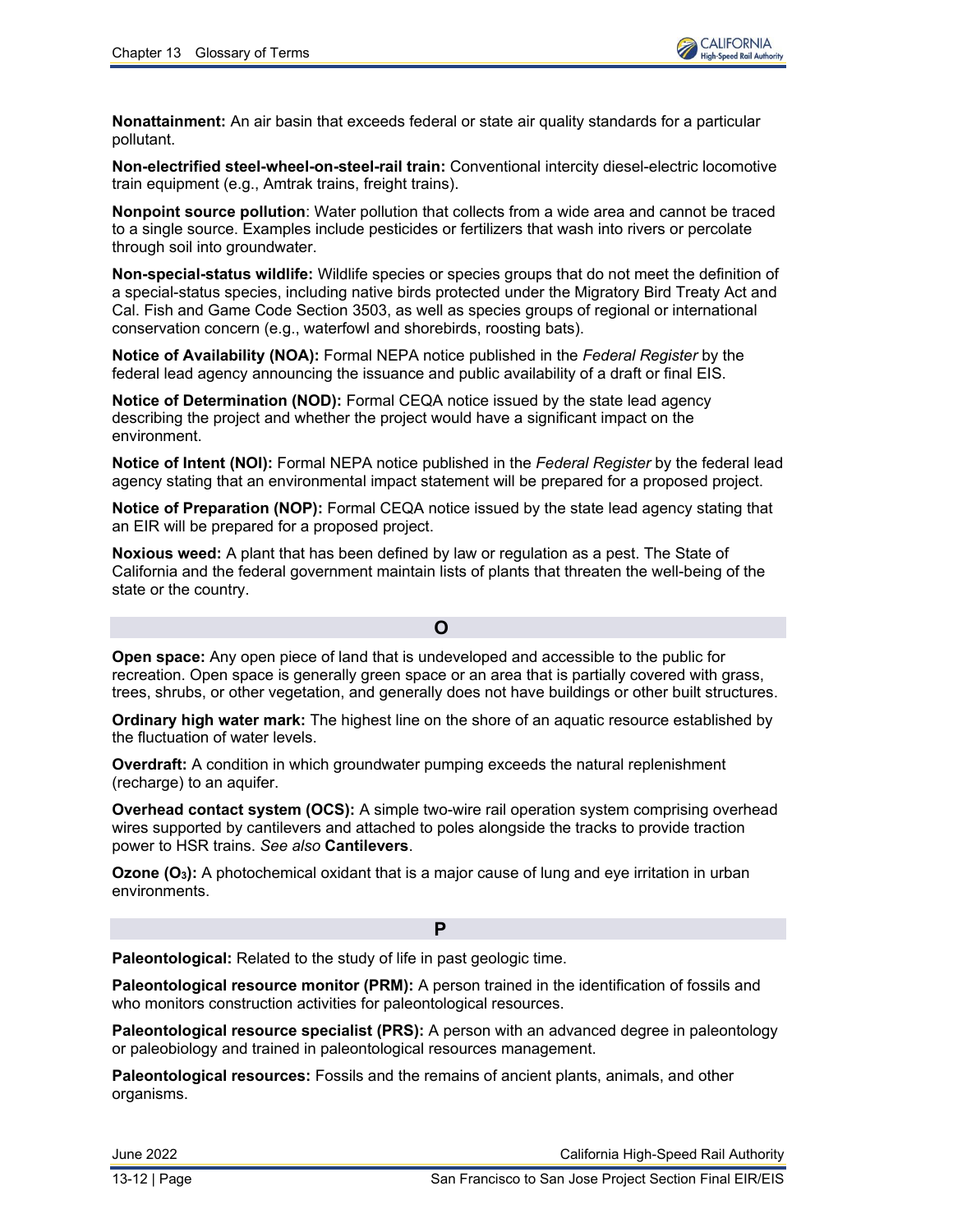

**Paleontological sensitivity/paleontological potential:** The probability that a geologic unit contains fossils.

**Paleontologist:** A scientist who studies fossils.

**Paralleling station:** A facility that would work with the switching stations to balance the electrical load between two crossing tracks and to switch power off or on to either track in an emergency. *See also* **Switching station.**

**Parcel:** A legally defined distinct, generally continuous portion or tract of land.

**Park:** Publicly owned property set aside for public recreational use and typically maintained in a natural or landscaped state.

**Partial acquisition:** A permanent acquisition of a portion of a parcel of land as part of land acquisition for a project. *See also* **Full parcel acquisition, Eminent domain.**

**Particulate matter (PM):** Liquid and solid particles of a wide range of sizes and compositions; of special concern for air quality are inhalable particles that are smaller than or equal to 10 microns and 2.5 microns in size (PM10 and PM2.5, respectively). *See also* **Air pollution.**

**Passing track:** Passing tracks allow for faster-moving trains to bypass slower-moving trains, and have the potential to provide operational benefits associated with faster recovery times from incidents or perturbations (disruption events) on the railway.

**Perennial stream:** A stream that flows continually throughout the year.

**Pier structure:** A raised structure, typically supported by well-spaced piles or pillars. Bridges, buildings, and walkways may all be supported by piers.

**Platform:** Station area adjacent to tracks where trains stop to allow passengers to board and alight.

**Pleistocene:** The period between 2.6 and 0.01 million years before present. *See also* **Holocene, Miocene, Pliocene.**

**Pliocene:** The period between 5.3 and 2.6 million years before present. *See also* **Holocene, Pleistocene, Miocene.**

**Point source pollution**: Air pollution that can be traced to a single source (e.g., a smokestack at a factory).

**Positive train control (PTC):** Integrated command, control, communications, and information systems for controlling train movements that improve railroad safety by significantly reducing the probability of collisions between trains, casualties to roadway workers, damage to equipment, and over-speed accidents.

**Practicable:** Available and capable of being implemented after considering cost, existing technology, and logistics in light of the overall project purposes.

**Pre-contact archaeological sites:** Places where Native Americans lived or performed activities during the pre-contact period (as late as AD 1769).

**Preferred Alternative:** The project alternative identified by the lead agencies based on balancing the impacts of the project alternatives on the natural environment and community resources presented in this Draft EIR/EIS in the context of CEQA, NEPA, stakeholder preferences, and capital construction costs. The Preferred Alternative achieves the HSR system's Purpose and Need while resulting in overall fewer impacts on both the natural environment and community resources than other project alternatives.

**Profile:** The vertical alignment of a transportation corridor or path. In this Draft EIR/EIS, the term refers to the vertical alignment of the HSR project alternatives.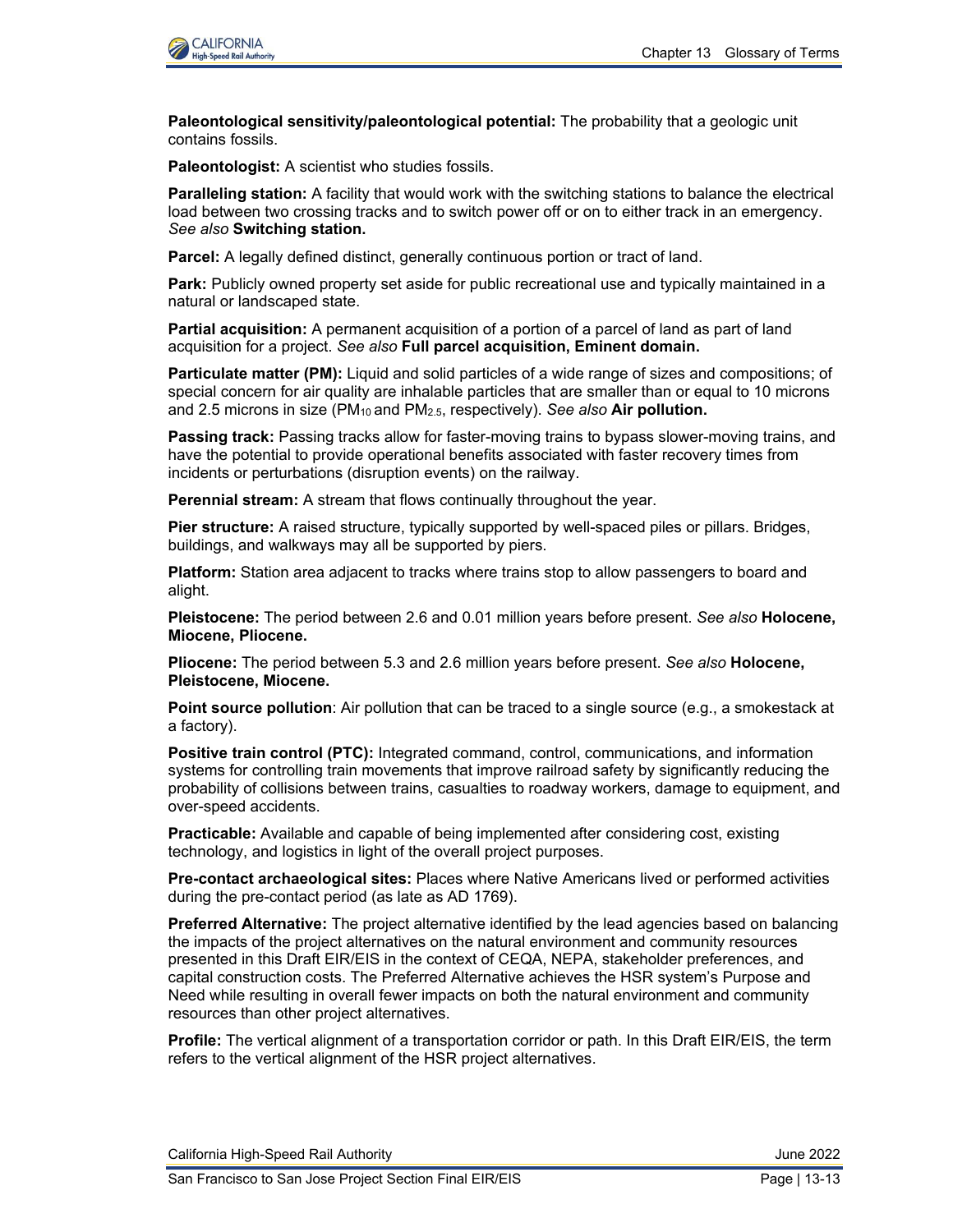

**Program-level or programmatic**: Refers to a CEQA or NEPA environmental review, respectively, that addresses the broad spectrum of a large, complex, regionally extensive effort comprising smaller, regionally focused projects or phases.

**Project footprint:** The area encompassing the entirety of HSR facilities and construction-related ground disturbance associated with a given project alternative.

**Project impacts:** Temporary or permanent impacts related to project construction or project operation and maintenance. Major types of project construction activities include earthwork; bridge, aerial structure, and roadway crossings; railroad systems; and station construction. Project operations include HSR system operations and related project improvements, such as roadway modifications, maintenance of power supply components, and maintenance of the HSR system.

**Project-level**: A detailed site-specific environmental analysis focusing on a single project that may or may not be part of a larger program.

**Protected trees:** Trees that have special significance and are afforded protection by, and specifically identified in, county and city ordinances, codes, or general plans.

**Public transportation:** Includes bus, trolley bus, streetcar, trolley car, subway, elevated railroad, ferryboat, and taxicab service.

**Public utilities:** Utility-owned properties and facilities including major public utility infrastructure and facilities required for connecting to the HSR system. Facilities could include substations, easements, overhead utility lines (e.g., telephone, cable television), and buried utility lines (e.g., electricity, water, wastewater, stormwater, natural gas lines, petroleum product lines). Public utilities also include wastewater treatment facilities, stormwater management facilities, solid waste management facilities, and hazardous waste management facilities.

**Purpose and Need:** The reason(s) why a project or action is undertaken, and the need(s) it is intended to meet or fulfill.

**Quiet zone:** Zones established by local jurisdictions that would eliminate the requirement for all trains to routinely sound their warning horns when approaching at-grade highway/rail crossings.

**Q**

### **R**

**Radio frequency:** The frequency range of the electromagnetic spectrum used for radio communication. *See also* **Electromagnetic spectrum.**

**Railbed:** The substructure of a railroad underlying the tracks.

**Reactive organic gas (ROG):** Reactive hydrocarbon pollutants.

**Record of Decision (ROD):** Issuance of an ROD is the final step in the NEPA process for an EIS. The ROD is a public document that states what the lead agency's decision for a project is. It identifies the alternatives considered, the environmentally preferred alternative, and any mitigation. The ROD identifies all factors that were considered during the decision-making process.

**Recreation:** A pastime, diversion, exercise, or other activity affording relaxation and enjoyment. Areas used for recreation generally include: public parks and open spaces, greenbelts, pedestrian and bicycle trails, playfields, and school district play areas available for public use during non-school hours.

**Regional transportation improvement plan:** A planning document that lists all transportation projects proposed for construction over a 6-year period for a given county or multicounty region. The regional transportation improvement plan includes projects and programs listed in the regional transportation plan and is developed in compliance with state and federal requirements.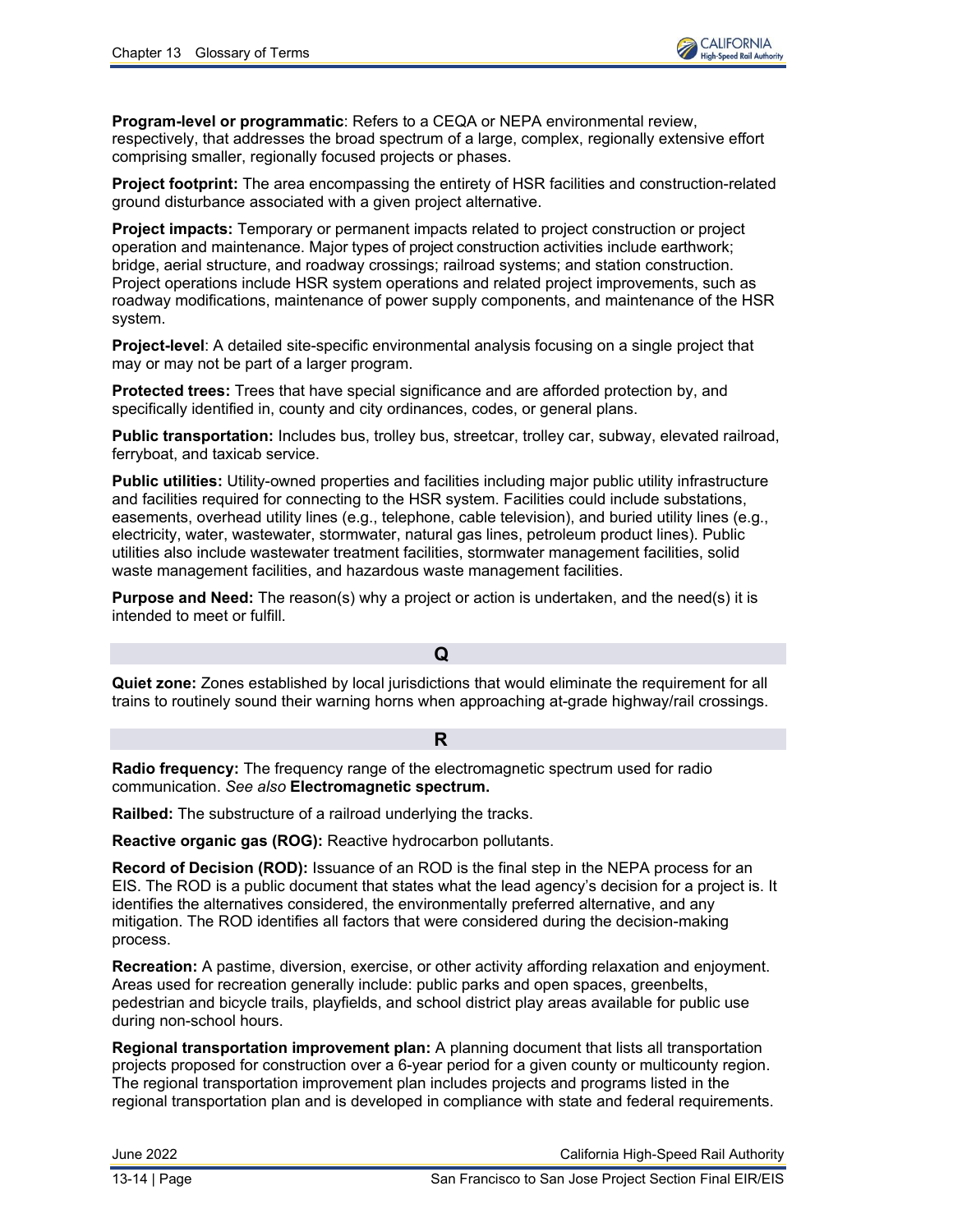

**Regional transportation plan (RTP):** A long-range (20+-year) transportation plan. The regional transportation plan identifies major challenges as well as potential opportunities associated with growth, transportation finances, the future of airports, and impending transportation system deficiencies that could result from growth anticipated in the region. There are typically two components of the RTP: a financially constrained and a financially unconstrained component. The financially constrained component includes projects and programs that fit within existing and planned funding sources.

**Relocation:** The removal, rearrangement, reinstallation, or adjustment of a utility facility required by the construction of a transportation improvement project. Also describes occupants who would be displaced from parcels acquired to implement the HSR construction, operation, or maintenance and who would receive assistance from the Authority in finding new property.

**Resource study area (RSA):** The geographic boundaries in which the environmental investigations specific to each resource topic were conducted; the RSA varies for each resource topic.

**Richter scale:** A logarithmic scale that measures the severity of earthquakes based on the magnitude of ground motion.

**Ridership:** The number of people who ride or are projected to use a transportation system.

**Right-of-way:** A legal right of passage over a defined area of real property. In transportation usage, the corridor along a roadway or railway alignment that is controlled by a transit or transportation agency or authority.

**Riparian:** Relating to, living, or located on the bank of a natural water course, lake, or tidewater.

**Riparian corridor:** The area along a natural water course, lake, or tidewater where wildlife moves or migrates.

**Rock or geologic unit:** A body of rock or unconsolidated sediment that has a distinct origin and distinctive attributes allowing its distribution to be mapped.

**Rolling stock:** Locomotives, carriages, wagons, or other vehicles used on a railroad.

**Route mile:** The distance traveled over tracks between two points. Route miles may have one or multiple sets of parallel tracks.

**Ruderal:** Weedy vegetation, commonly including or dominated by introduced species, characteristic of areas where native vegetation has been disturbed or removed.

**Runoff:** The flow of water over land from rain, snowmelt, or other sources.

**Scenic corridor:** A corridor with landscapes and vistas of high scenic quality. Policies and regulations include design guidelines and designated scenic corridors/routes, and identified areas of particular scenic value for protection.

**S**

**Scoping:** The process of gathering information and receiving input from the public, businesses, organizations, and agencies to determine the focus and content of an EIR (under CEQA) and an EIS (under NEPA). Scoping helps identify the range of actions, alternatives, environmental effects, and mitigation measures to be analyzed in depth. It also helps focus detailed study on those issues pertinent to the final decision on the proposed project.

**Section 4(f):** Provisions originally enacted as Section 4(f) of the U.S. Department of Transportation Act of 1966 codified in 49 United States Code, Subtitle I, Section 303(c). Section 4(f) addresses the potential for conflicts between transportation needs and the protection of land for recreational use and resource conservation. The regulations provide protection for publicly owned parkland, recreation areas, and historical sites. Specifically, the provisions prohibit the Secretary of Transportation from approving any program or project that would require the use of any publicly owned land from a public park, recreation area, wildlife or waterfowl refuge, or a

California High-Speed Rail Authority **California High-Speed Rail Authority** June 2022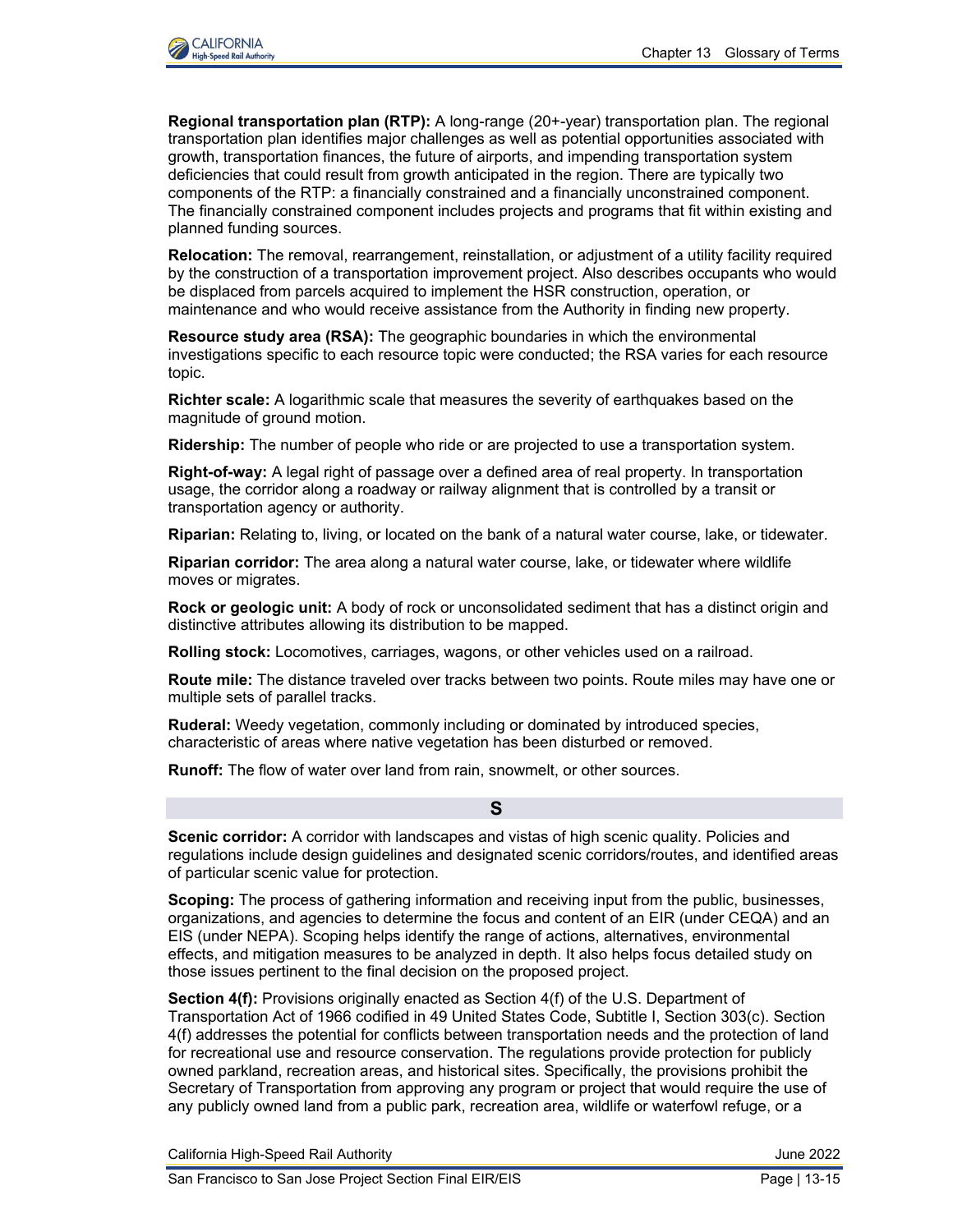historical site of national significance as determined by the officials having jurisdiction over these lands, unless there are no feasible and prudent alternatives to the use of these lands. In addition, a proposed program or project must include all possible planning to minimize impacts from the proposed use.

**Section 6(f):** Provisions enacted under Section 6(f) of the Land and Water Conservation Fund Act of 1964, which prohibits the conversion of property acquired or developed with funds granted through the act to a nonrecreational purpose without the approval of the National Park Service. If unavoidable, Section 6(f) directs the Department of the Interior to ensure that replacement lands are of equal value (monetary), location, and usefulness as conditions to such conversions. State and local governments often obtain grants to acquire or make improvements to parks and recreation areas (16 United States Code §§ 460-4 through 460-11, September 3, 1964, as amended 1965, 1968, 1970, 1972–1974, 1976–1981, 1983, 1986, 1987, 1990, 1991, and 1993–1996).

**Sediment:** Fragments of ground material originating from the physical or chemical weathering of rocks and minerals, decomposition of organic matter, and atmospheric fallout. Clay, mud, and sand are all types of sediment.

**Sedimentary rock:** Rock resulting from the consolidation of sediment.

**Sedimentary rock units:** Rock units composed of sediment, as opposed to those composed of igneous rocks (volcanic or granite). Sedimentary rock units yield fossils.

**Seiche:** Oscillation or "sloshing" of water in a lake, bay, or other enclosed body as a result of landslides or seismic ground shaking.

**Sensitive receptor:** For air quality, sensitive receptors include schools, daycare facilities, elderly care establishments, medical facilities, residences, and other areas that are populated with people considered more vulnerable to the effects of poor air quality. For noise and vibration, sensitive receptors include noise-sensitive or vibration-sensitive land uses where increased annoyance can occur, such as residences, schools, hotels/motels, medical facilities. For EMF/EMI, sensitive receptors include land uses and facilities susceptible to EMF and EMI produced by the HSR, such as schools, universities, hospitals and other medical facilities, hightech businesses, research facilities, railroads, rail transit systems, and airports.

**Sensitivity analysis:** An analysis that assesses how reactive the outcomes predicted by modeling are to changes in different model inputs (assumptions or variables).

**Service:** The portion of the electrical, gas, water, or sewer system that connects a customer, usually at the meter location, to the utility distribution or supply system.

**Shared right-of-way:** An HSR alignment where high-speed trains operate near other transportation systems, such as conventional passenger railroads and freight railroads, sharing portions of the legal right of passage without sharing tracks. Also includes highways.

**Shinkansen:** The Japanese high-speed train system.

**Significant impact:** In CEQA usage, an impact that is sufficiently adverse, intense, or prolonged to require mitigation. For NEPA usage, the term requires considerations of both context and intensity. See 40 Code of Federal Regulations Section 1508.27.

**Society of Vertebrate Paleontology (SVP):** An international society of paleontologists with an emphasis on vertebrate paleontology.

**Special-status plant communities:** Significant or rare vegetation types or plant communities that are of limited distribution statewide or within a county or region.

**Special-status species:** Plants and animals that are legally protected under the FESA, the CESA, or other regulations, such as those species that meet the definitions of rare or endangered under CEQA Guidelines Section 15380 and Section 15125.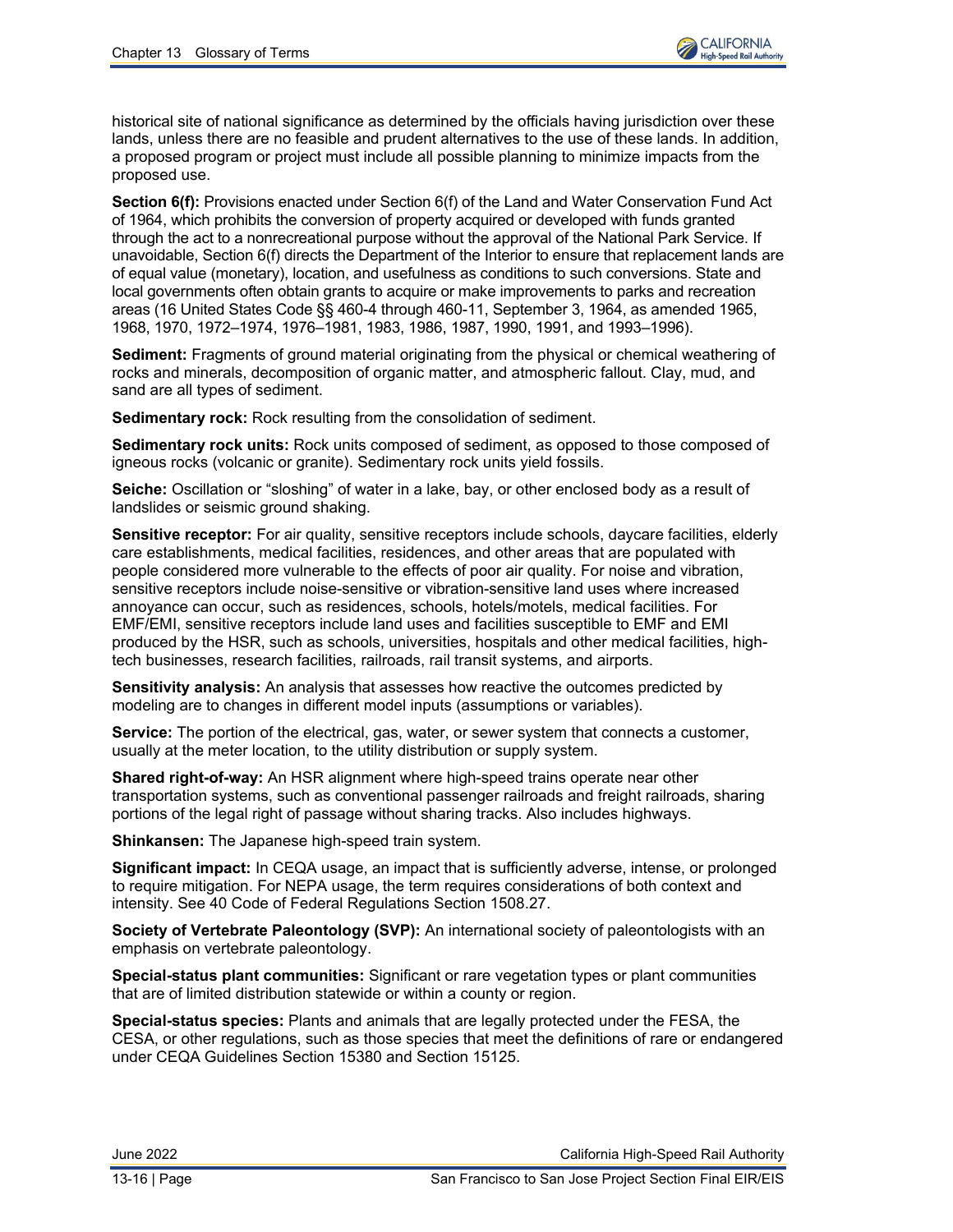

**State Implementation Plan (SIP):** Statewide plan for complying with the federal Clean Air Act. The SIP consists of a narrative, rules, and agreements that California will use to clean up air quality in polluted areas. *See also* **Clean Air Act.**

**State streambeds:** An area of California Department of Fish and Wildlife (CDFW) jurisdiction, which generally includes a streambed and bank, adjacent floodplain, and riparian vegetation. However, the CDFW has not released an official definition of lake or streambed; therefore, the extent of the area regulated under Section 1602 remains undefined.

**State transportation improvement program:** A multiyear capital improvement program of transportation projects on and off the state highway system, funded with revenues from the State Highway Account and other funding sources. State transportation improvement programming generally occurs every 2 years.

**Station:** Area that would provide intermodal connectivity, drop-off facilities, an entry plaza, a station house area for ticketing and support services, a station box where passengers wait and access the HSR, and parking facilities.

**Stormwater pollution prevention plan (SWPPP):** A type of construction plan that specifies site management activities to be implemented during site development. These management activities include construction period stormwater BMPs, erosion and sedimentation controls, dewatering (nuisance water removal), runoff controls, and construction equipment maintenance. *See also*  **Best management practice (BMP)**.

**Straddle bent:** A pier structure that spans the functional/operational right-of-way limit of a roadway, highway, or railway. *See also* **Pier structure.**

**Strata:** Geologic units composed of sedimentary rocks usually thought of as overlying one another in layer-cake fashion.

**Stratigraphically long-ranging:** Fossils that are present in multiple geologic units.

**Strike-slip fault:** A fault along which the dominant direction of movement is parallel to the fault trace (the expression of the fault on the ground surface). *See also* **Fault, Active fault.**

**Subsidence:** Sinking or lowering of the ground surface.

**Sulfur oxides (SOX):** Sulfur-oxygen compounds that include the important air quality criteria pollutants sulfur dioxide  $(SO_2)$  and sulfur trioxide  $(SO_3)$ .

**Surface water hydrology:** The occurrence, distribution, and movement of surface water, including water found in rivers, canals, and stormwater drainage systems.

**Surface water quality:** A measure of the suitability of water relative to the requirements for a particular use based on selected physical, chemical, and biological characteristics. It is most frequently used by reference to a set of water quality standards against which compliance can be assessed.

**Switch:** A mechanical installation that enables trains to be guided from one track to another at a railway junction.

**Switching station**: A station that would work with the paralleling station to balance the electrical load between two crossing tracks and to switch power off or on to either track in an emergency.

**T**

**Take:** To harass, harm, pursue, hunt, shoot, wound, kill, trap, capture, or collect, or to attempt to engage in any such conduct (as defined in Section 3 of the FESA).

**Taxon:** A general term for a named group of related organisms.

**Tesla:** Unit of measure describing the strength of a magnetic field. See also **Gauss**.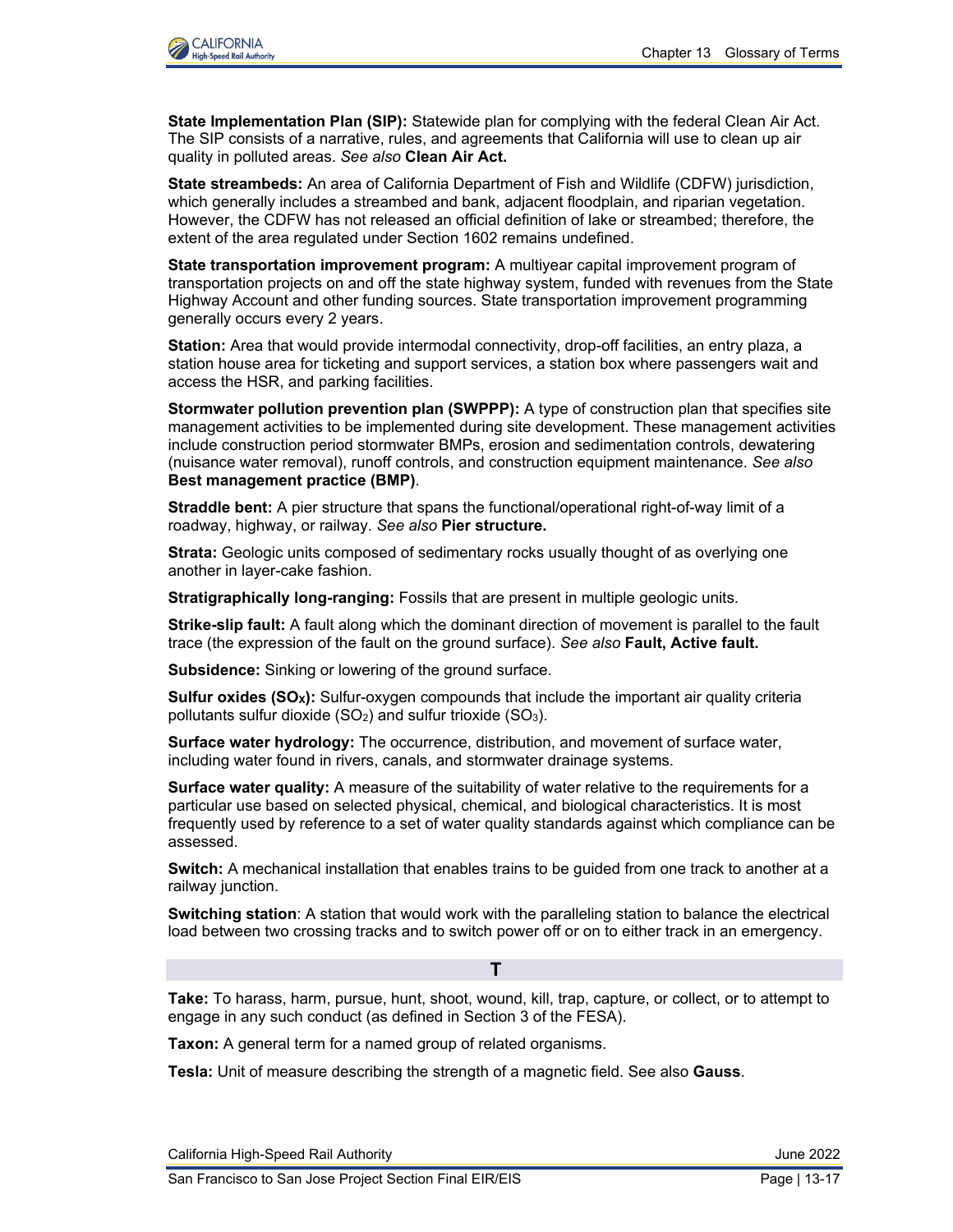

**Tiering:** Refers to the practice of addressing general issues in broad environmental impact reports or statements, such as program-level documents, and providing more detailed sitespecific analyses in subsequent (typically project-level) environmental documents that incorporate the initial broad analysis by reference.

**Topographic map:** A map showing the elevational contours of a given area.

**Total organic gases:** An air pollutant classification that includes all hydrocarbons, both reactive and nonreactive.

**Toxic air contaminants:** The seven mobile source air toxics identified as having significant contributions from mobile sources: acrolein, benzene, 1,3-butadiene, diesel particulate matter and diesel exhaust organic gases, formaldehyde, naphthalene, and polycyclic organic matter. *See also* **Mobile source**.

**Trackwork:** Design and construction of train tracks (distinct from other components of a rail system).

**Traction power substation (TPSS):** An electrical substation that supplies power to the HSR system.

**Traditional cultural property (TCP):** A place associated with the cultural practices or beliefs of a living community that is rooted in that community's history. Examples of TCPs include any place where people practice a ritual activity or festival; any place where something happened that is of significance to a group or community and is referred to in stories; any place that is a vital and beloved part of the community and that may give the community a special identity or defining character.

**Trainset:** A complete unit of rolling stock that makes up a single train.

**Transit-oriented development (TOD):** Development of compact, sustainable, pedestrianoriented communities that are centered around high-quality transit systems.

**Transportation energy:** Generally defined in terms of direct and indirect energy, direct transportation energy involves all energy consumed by vehicle propulsion (e.g., automobiles, airplanes, power requirement of the HSR project), including recoverable energy. Indirect transportation energy involves consumption of the nonrecoverable, one-time energy expenditure involved in building a physical infrastructure through the irreversible burning of hydrocarbons for operating equipment and vehicles in which energy is lost to the environment.

**Travel time:** The time spent traveling from a place of origin to a destination. *Total travel time* includes the time required to reach a station or an airport, time spent waiting for the next scheduled train or flight, time spent getting to the boarding area, time spent checking and retrieving luggage, time spent getting a rental car or taxi, and time spent to reach the final destination.

**Tsunami:** Wave that travels in the open ocean, caused by an undersea earthquake, landslide, or volcanic activity.

**U**

**Unavoidable impact:** In CEQA and NEPA usage, describes an impact that cannot be entirely avoided, reduced, or compensated.

**Uniform Relocation Assistance and Real Property Acquisition Act:** The Uniform Relocation Assistance and Real Property Acquisition Act, passed by Congress in 1970, stipulates that persons displaced from homes, businesses, and farms as a result of a federal action or by an undertaking involving federal funds must be treated fairly, consistently, and equitably.

**Uplift:** The action of a portion of the earth's surface as it rises above adjacent areas. An area of higher elevation than surrounding areas; an area that has been uplifted.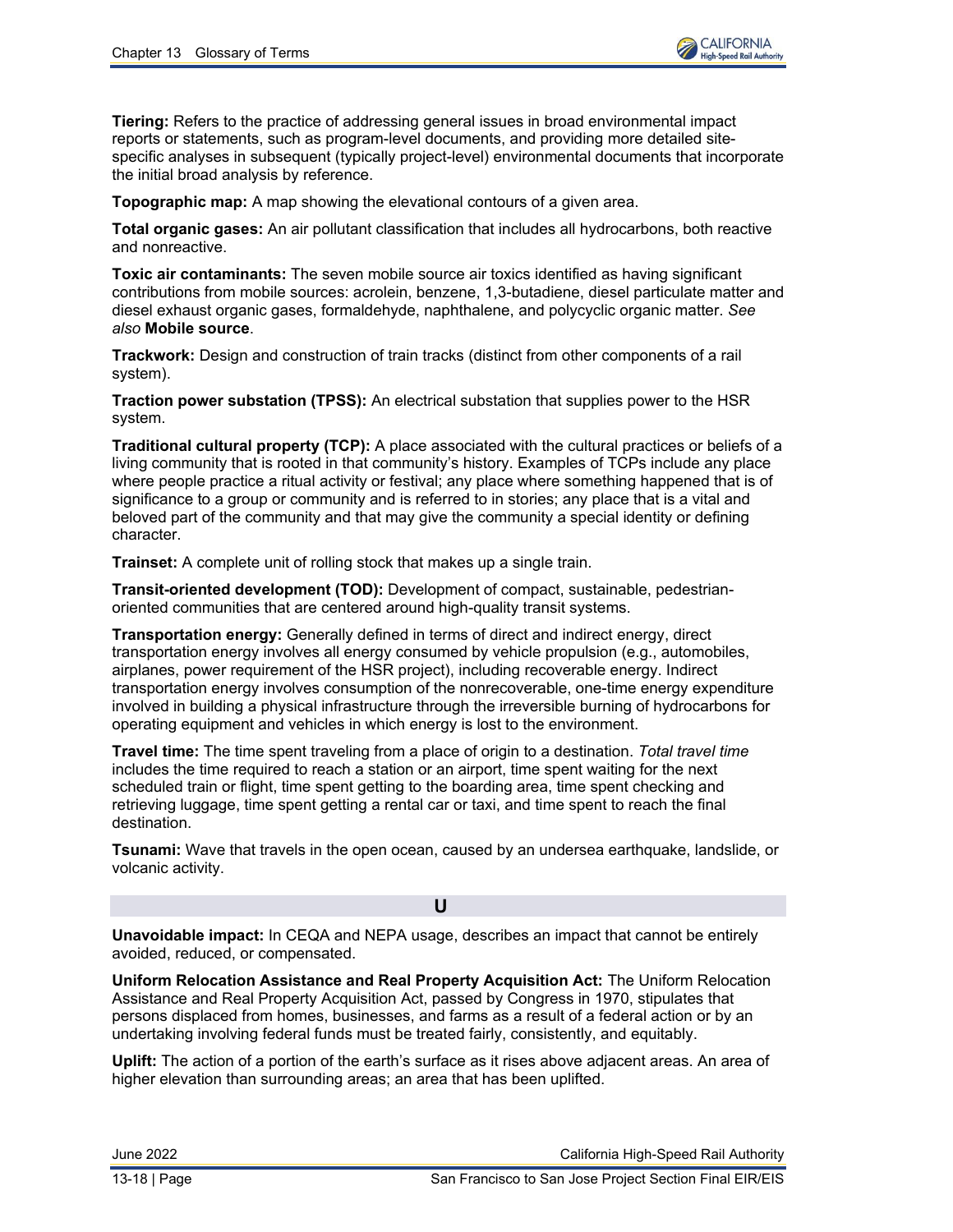

**U.S. Army Corps of Engineers (USACE):** The federal agency responsible for investigating, developing, and maintaining the nation's water and related environmental resources.

**U.S. Environmental Protection Agency (USEPA):** The federal agency that enforces federal laws protecting human health and the environment.

#### **V**

**Vertebrate:** Organism with a vertebral column.

**Vernal pool:** An ephemeral wetland that predictably forms in permanent basins underlain by nonpermeable layers during the cooler part of the year and dries during summer. Vernal pools typically support highly adapted communities such as special-status plants and vernal pool branchiopods.

**Vertical curve:** A smooth parabolic curve in the vertical plane used to connect two grades of different slope to avoid an abrupt transition in passing from one to the other.

**Viaduct:** A bridge that conveys a road or a railroad over a valley; often constructed of a series of arches supported by piers. *See also* **Pier structure.**

**Viewer group:** Viewer groups include people such as residents, park and trail users (recreationists), shoppers and diners (retail), office workers (commercial), students, teachers, hospital employees (institutional), civic, industrial, and roadway/highway/trail users (travelers) within a viewshed.

**Viewer sensitivity:** An assessment of the concern viewer groups may have to changes in visual resources based on the relative combined levels of viewer awareness to visual changes and viewer exposure to visual changes.

**Viewshed:** The total area visible from a single observer position, or the total area visible from multiple observer positions. Viewsheds include scenes from highways, trails, campgrounds, towns, cities, or other viewer locations. Viewshed types include corridor, feature, or basin viewsheds.

**Visual (or landscape) character:** An impartial description of the landscape's visual features, which is defined by the relationships between the existing visible natural and built landscape features.

**Visual effect**: Visual effects are determined by combining the level of change in visual quality with the viewer sensitivity to those changes.

**Visual quality:** An assessment of what viewers like and dislike about visual resources that compose the visual character. Elements of visual quality include natural harmony, cultural order, and project coherence. *See also* **Viewshed**.

**Visual resources:** The natural and artificial features of a landscape that characterize its form, line, texture, and color.

**Volume-to-capacity (V/C) ratio:** Describes the relationship between the amount of traffic a roadway was designed to carry and the amount of traffic it actually carries. Related to the level of service (LOS) the roadway can provide. *See also* **Level of service (LOS)**.

**Volt (V):** Standard unit of measure for electrical potential.

### **W**

**Waters of the state:** In California, waters of the state are broadly defined by the Porter-Cologne Water Quality Control Act (California Water Code, § 13050(e)) to mean any surface water or groundwater, including saline waters, within the boundaries of the state. Under this definition, isolated wetlands that may not be subject to regulation under federal law are considered waters of the state and regulated accordingly.

California High-Speed Rail Authority **California High-Speed Rail Authority** June 2022